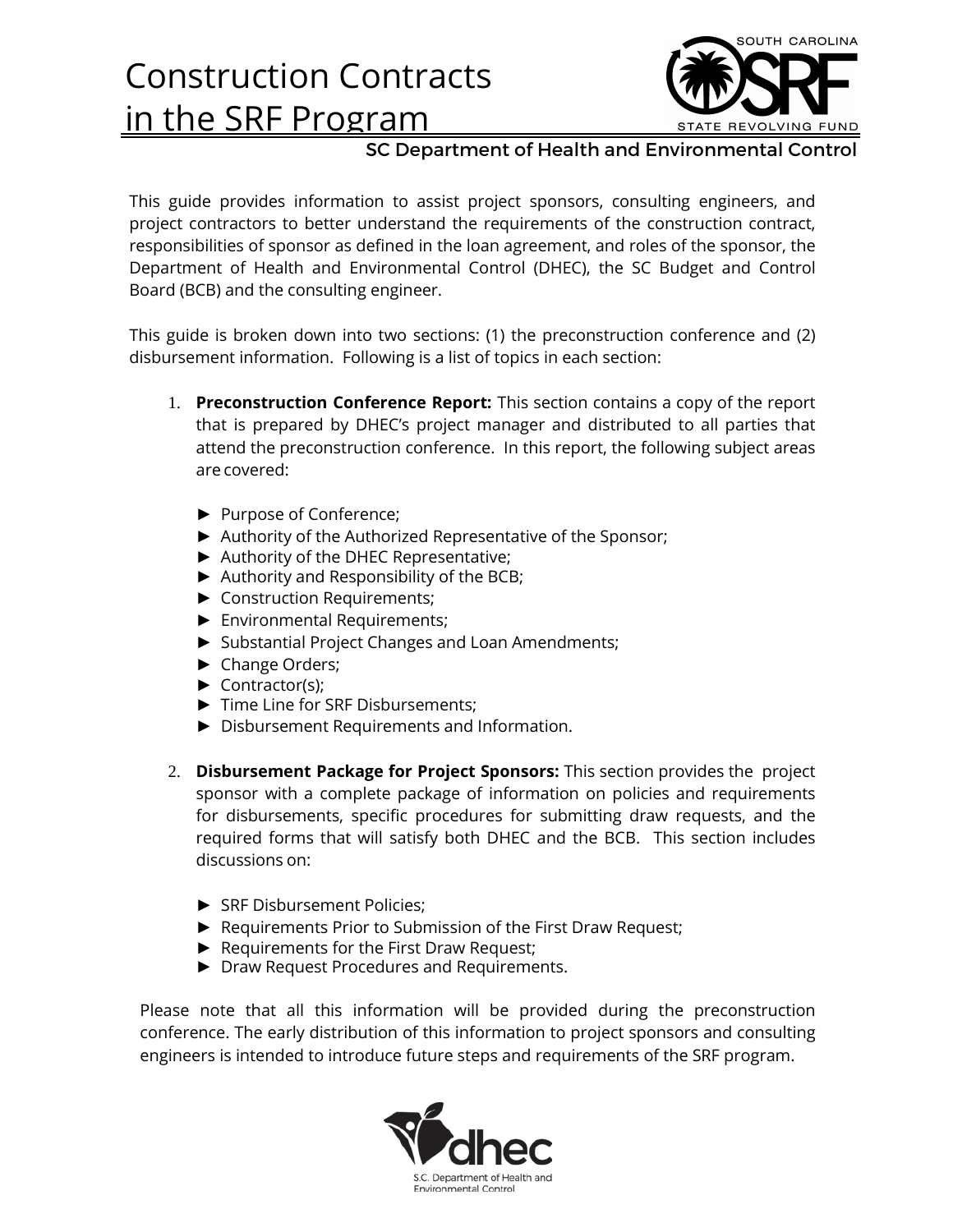

**PROJECT NAME:** 

**DATE:**

**TIME:**

**PLACE:**

**SPONSOR:**

**DHEC SRF PROJECT MANAGER:**

**CONSULTING ENGINEER:**

### **PURPOSE OF CONFERENCE**

The purpose of this conference is to reach a mutual understanding of the contract requirements, to discuss the responsibilities of the Sponsor as required under the provisions and conditions of the loan agreement, and to define the roles of the Sponsor, DHEC, the Rural Infrastructure Authority-Office of Local Government (RIA-OLG) and the Consulting Engineer.

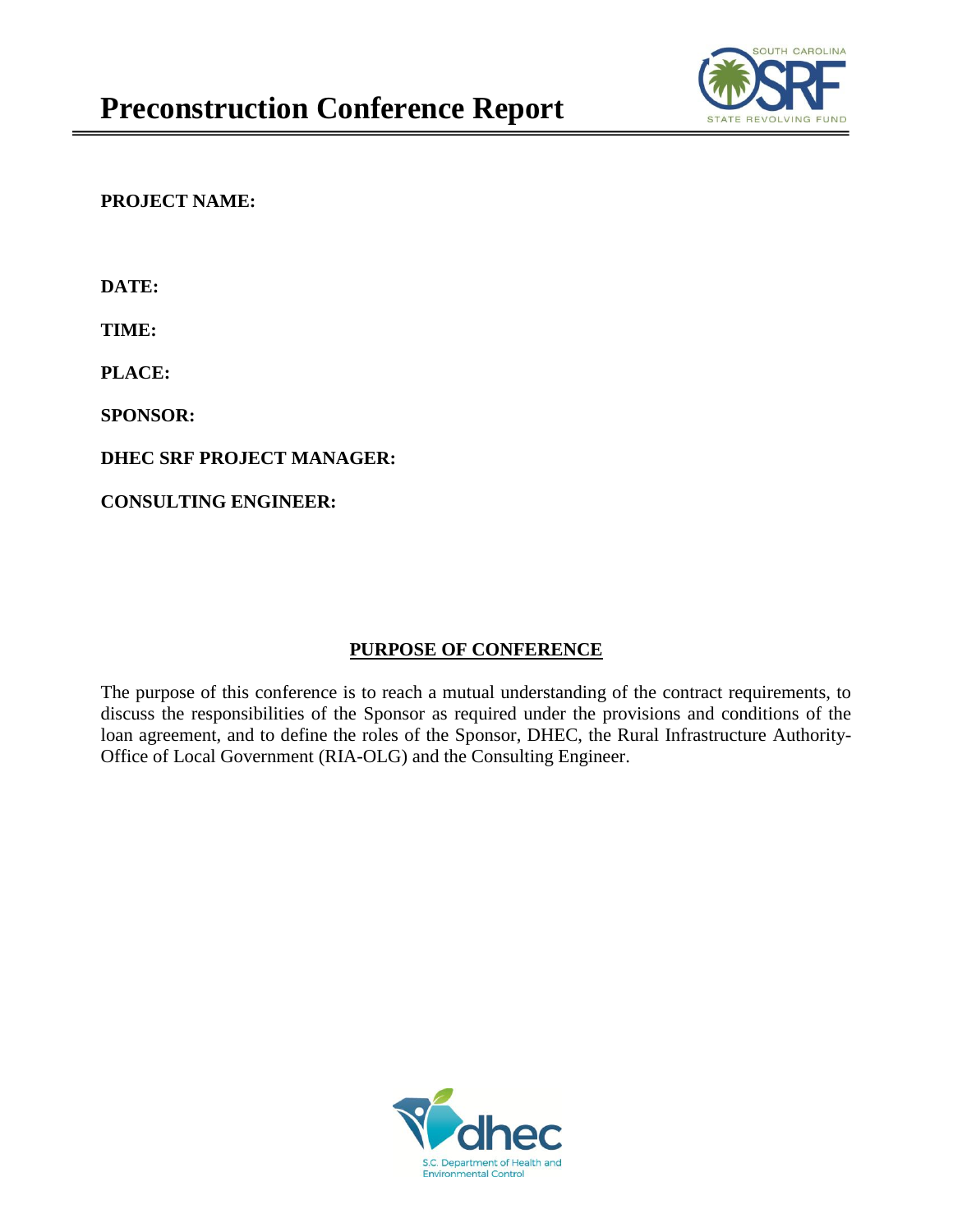#### **AUTHORITY OF THE AUTHORIZED SPONSOR REPRESENTATIVE**

The authorized representative of the Sponsor has the authority to administer the loan agreement, construction contract(s), and to issue certain revisions to the contract(s). These revisions will be limited by the amount and scope specified in the loan agreement. Only the sponsor has the authority to make changes to the contracts after approval by DHEC.

### **AUTHORITY OF DHEC REPRESENTATIVES**

The DHEC SRF Project Manager and DHEC Regional Engineers/Inspector(s) have the authority, with respect to state law, to monitor, advise and offer assistance to the sponsor to insure that:

- The sponsor is complying with provisions of the loan agreement.
- The sponsor's performance will assure the technical integrity of the project.
- The sponsor is providing adequate construction supervision.

The DHEC staff indicated above, or, other DHEC staff members acting on their behalf, are responsible for monitoring construction progress, and reviewing Sponsor compliance with Davis-Bacon and "American Iron and Steel" requirements.

The DHEC SRF Project Manager will be responsible for reviewing and issuing approvals for project revisions, change orders, disbursements, and other related project activities in coordination with representatives of the OLG.

The SRF Financial Officer and the SRF Project Manager will be responsible for reviewing and certifying draw requests for disbursement to the DHEC finance office and the OLG for disbursement processing. More thorough "Checkpoint Reviews" are performed on the first and last draw requests, and at 30%, 60% and 90% of project disbursement. The SRF project manager will be responsible for checkpoint reviews and any adjustments that may be required during the course of the project.

### **AUTHORITY AND RESPONSIBILITIES OF THE OLG**

The OLG has the authority to insure compliance with all provisions of the loan agreement and associated loan documents. Questions relative to the loan agreement should be addressed to the OLG. The OLG is responsible for:

- Assuring fiscal integrity of the loan and assuring that the sponsor is carrying out required responsibilities specified in the loan agreement.
- Administrative functions related to the loan agreement and associated documents, loan disbursements, and loan amendments.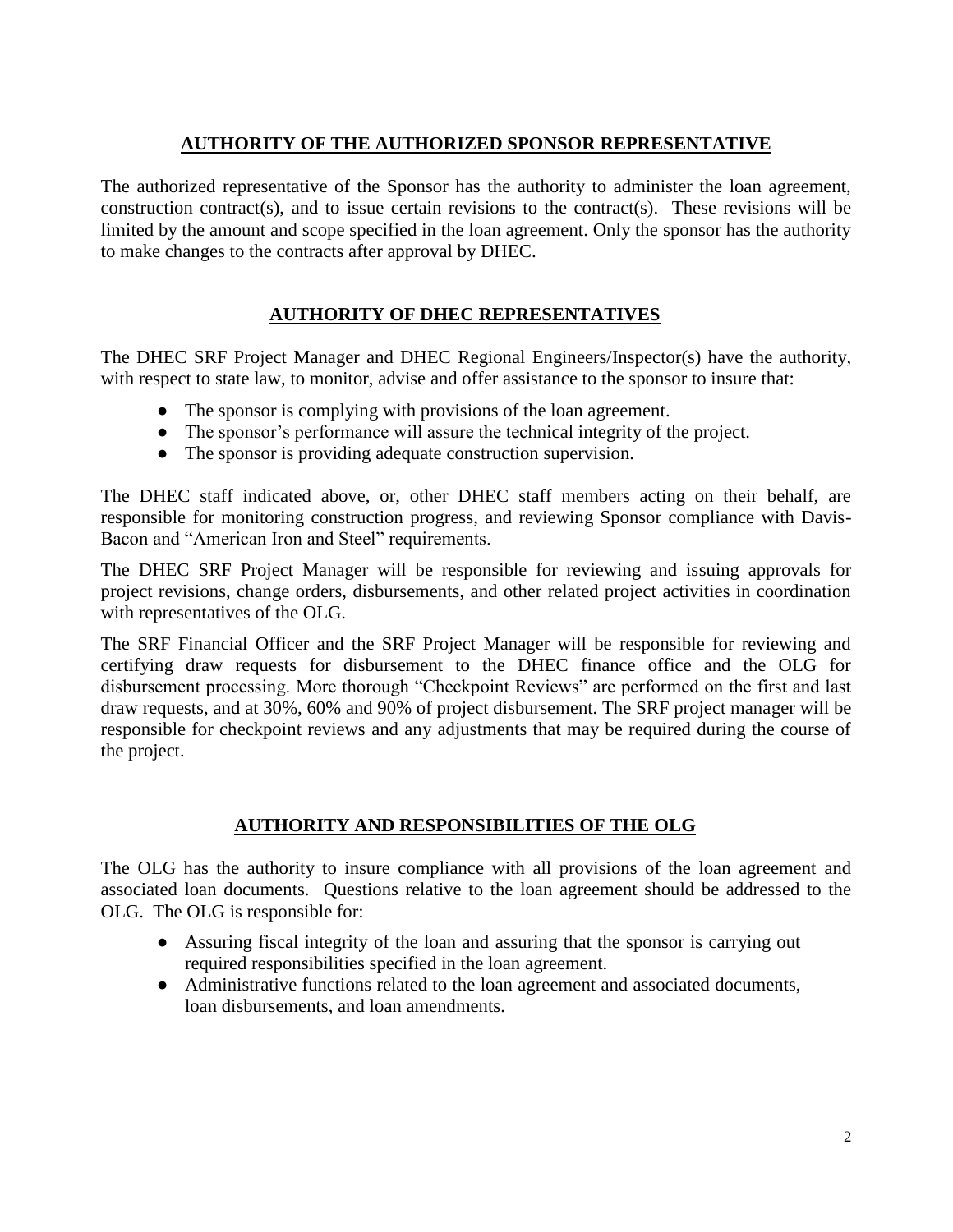#### **RESPONSIBILITIES OF THE SPONSOR**

The sponsor bears the primary responsibility for complying with all terms and conditions of the loan agreement and for the administration and success of the loan project, including all contracts made by the sponsor.

The sponsor is responsible for compliance by the contractor(s) with the following requirements:

- The Contract Work Hours and Safety Standards Act (40 U.S.C. 327-333).
- Copeland Regulations of the Secretary of Labor (29 CFR Part 3).
- The Department of Labor Non-Discrimination Provisions and Equal Opportunity Contract Specifications (Executive Order (EO) 11246).
- Compliance of all contractors and subcontractors with non-exclusion from participation in procurement and non-procurement transactions, as cited in 2CFR Parts 180 & 1532 and evidenced through the U.S. General Services Administration's System for Award Management (SAM).
- Use of small, minority and women-owned businesses.
- The Flood Disaster Protection Act of 1973 [40 CFR Part 30].
- Fire and Extended Coverage Insurance (Builder's Risk).
- Davis-Bacon and Related Acts.
- American Iron and Steel Provisions.
- Compliance with equal opportunity requirements (40 CFR, Part 8).
- All other special conditions and/or requirements outlined in the approved specifications documents or loan documents.

### **CONSTRUCTION REQUIREMENTS**

- In accordance with the Loan Agreement**,** Article 8, the sponsor has agreed to provide competent and adequate engineering supervision and continuous construction inspection. Additional inspections by DHEC authorized representatives may be made at any time during project construction. The applicable DHEC district office will perform the final inspection.
- After the issuance of the Notice to Proceed by the sponsor, a Monthly Construction Inspection Report must be prepared and submitted to the DHEC SRF project manager. The individual that is directly responsible for construction inspection should complete the Monthly Construction Inspection Report.
- DHEC Form 3587, *Monthly Construction Inspection Report*, is attached. Any equivalent form is acceptable provided the same information is given. Submit the form(s) with the disbursement request. A separate form for each month during construction is required.
- The contractor's and sponsor's inspectors must maintain a complete set of approved plans and specifications on the job site at all times during construction.
- The contractor and sponsor must maintain compliance with Department of Labor Davis-Bacon Wage Rate provisions.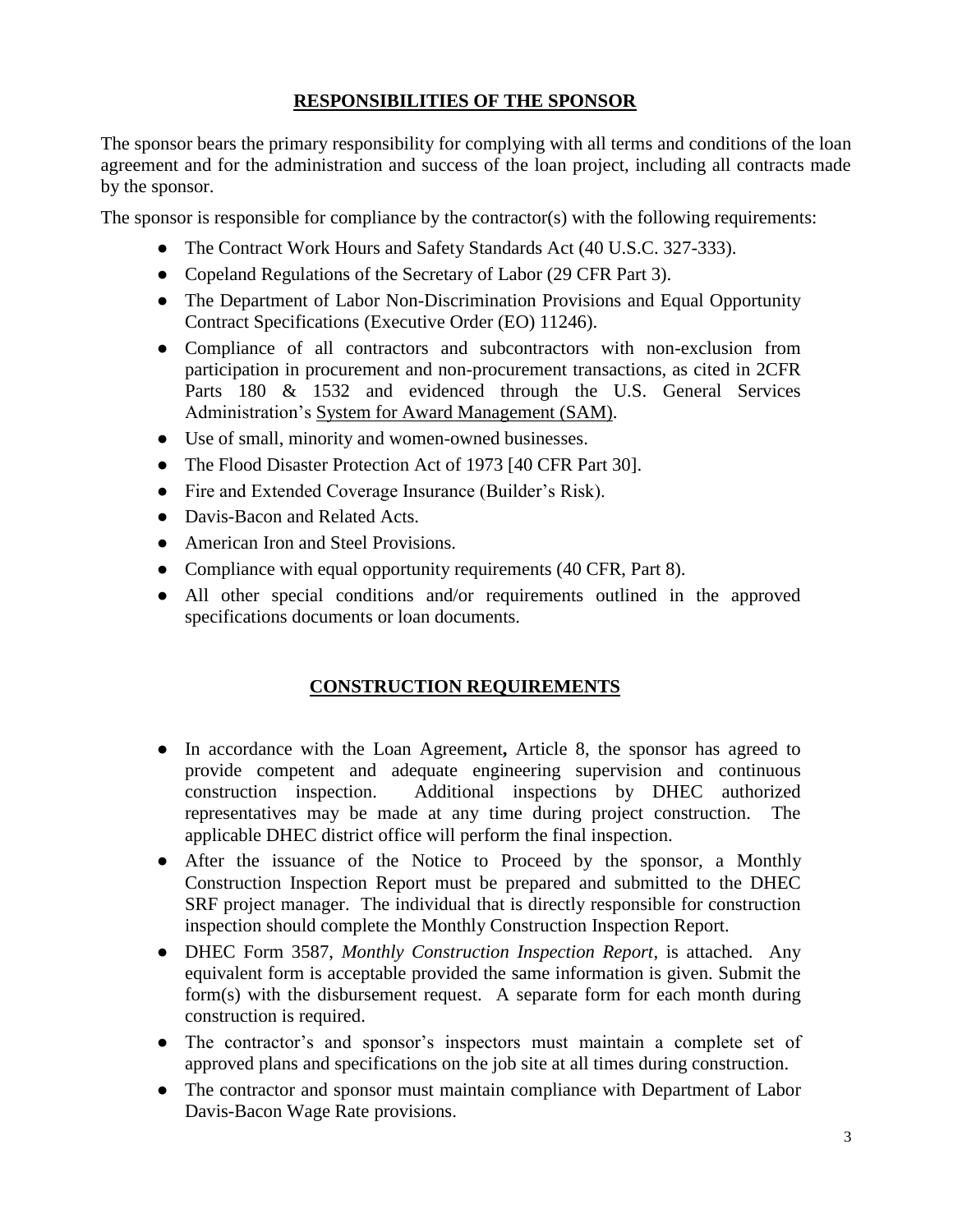- The contractor and sponsor must comply with "Use of American Iron and Steel" requirements during construction.
- During construction, water/wastewater treatment must be provided and shall not be less than before construction.

Any exception to these requirements must be approved by DHEC. The reasonable cost of complying with these requirements is eligible for loan participation.

#### **ENVIRONMENTAL REQUIREMENTS**

The sponsor and contractor(s) are advised that it is necessary to comply with all environmental protection and pollution control programs established by DHEC and/or local ordinances.

Attention should be paid to the following items throughout the construction process:

- The SC Department of Archives and History should be notified if archaeological remains are discovered during construction.
- Protection of existing trees, shrubs and grass
- Dust control on haul roads, excavation work and borrow areas.
- Siltation, soil erosion and other non-point source pollution must be minimized during construction.
- Use of chemicals should be in accordance with applicable EPA, OSHA or other standards.
- The contractor(s) and subcontractor(s) should be aware that the sponsor retains complete responsibility for meeting any applicable NPDES/ND permit limits or drinking water standards.
- Disposal of all residual sludge and/or solids from a treatment facility must be in accordance with a DHEC-issued permit or approval letter.
- Bypassing of a wastewater treatment facility is not permitted.

### **SUBSTANTIAL PROJECT CHANGES AND LOAN AMENDMENTS**

Prior written approval by DHEC is required for project changes which may substantially alter the:

- Design or scope of the project
- Type of treatment
- Location, size, capacity or quality of any major item of equipment

The sponsor must promptly notify the OLG and the DHEC SRF project manager of events or proposed changes which require a **loan amendment**. If the sponsor intends to request loan participation in any proposed change order which affects the scope of work or budget by major category as identified in the executed Loan Agreement (Appendix A), the sponsor must obtain prior written approval of the change(s) by OLG. Prior written approval by OLG will also be necessary if the change affects or alters the Loan Agreement.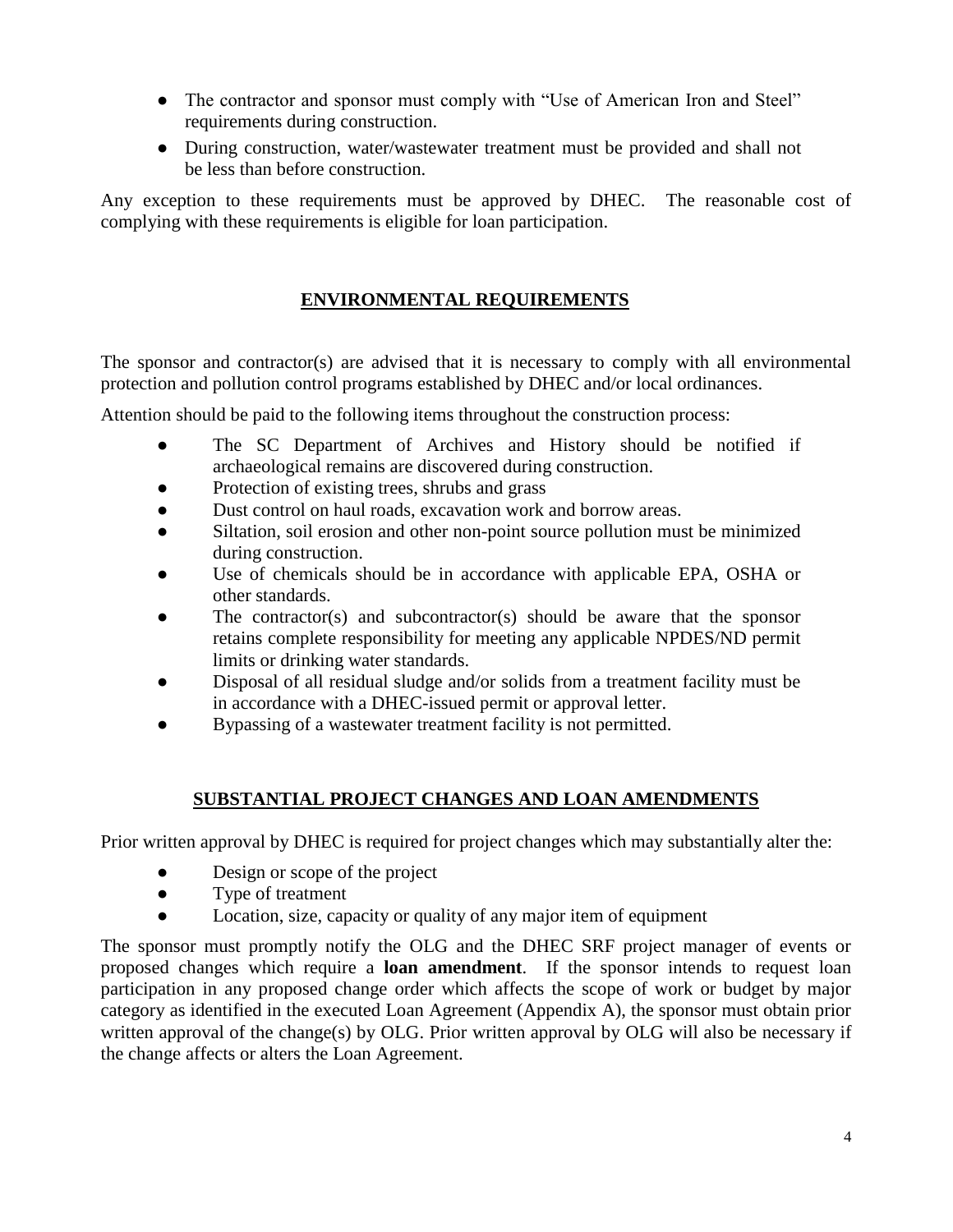#### **CHANGE ORDERS**

A change in the project work that is consistent with the objective of the project and within the scope of the loan agreement requires the execution and DHEC approval of a change order. DHEC will determine the reasonableness of cost for all change orders; however; in no instance will change orders be approved for loan participation in an amount in excess of the funds available in the loan agreement

The sponsor should notify DHEC of proposed changes to the contract or to the project in advance, except minor or emergency changes.

Time extensions for the contract shall be made using a change order. Contract time extensions do not affect the schedules established in the Loan Agreement.

A disbursement will not be made for work performed under a change order until it has been approved by DHEC. Change order approvals do not affect the loan amounts established in the Loan Agreement.

The change order format shall comply with the form included in the approved contract specifications.

**One original and three copies** of the change order must be submitted to the DHEC SRF Project Manager. The following information should be provided with all change orders:

- $\Box$  Need for the change
- $\Box$  Clear description of the change
- $\Box$  Cost and pricing data
- $\Box$  Memo of negotiations
- $\Box$  For claims, information showing the claim did not result from mismanagement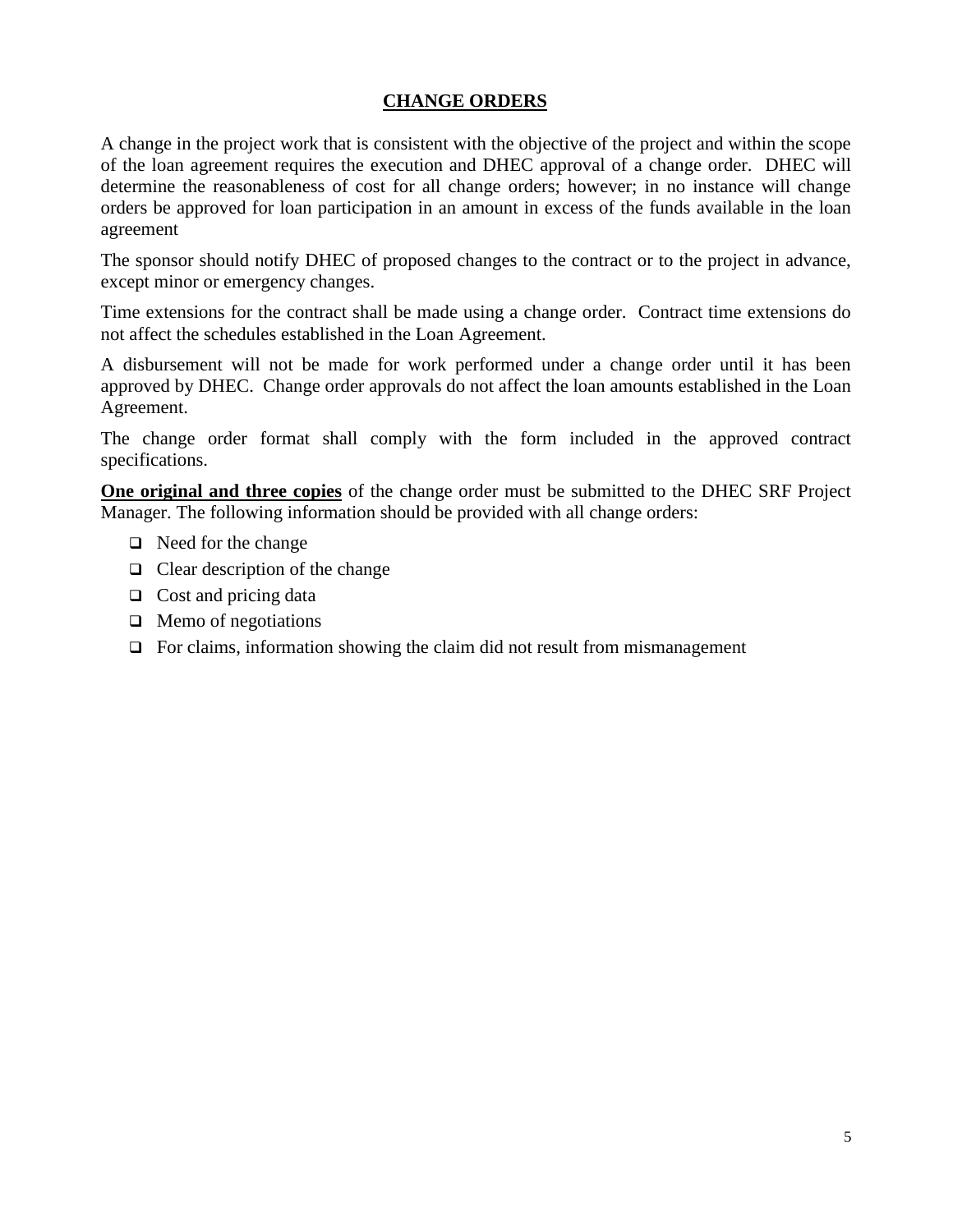#### **CONTRACTOR(S) (As applicable)**

| <b>First Contractor: Trenchless Rehab</b>    |  |
|----------------------------------------------|--|
| Superintendent responsible for constructing  |  |
| the entire contract:                         |  |
| Individual responsible for negotiating and   |  |
| signing change orders and project revisions: |  |
| Notice to proceed will be issued on:         |  |
| <b>Contract time is:</b>                     |  |
| <b>Construction completion date is:</b>      |  |

| Second contractor: CMOM Rehab                                                              |  |
|--------------------------------------------------------------------------------------------|--|
| Superintendent responsible for constructing<br>the entire contract:                        |  |
| Individual responsible for negotiating and<br>signing change orders and project revisions: |  |
| Notice to proceed will be issued on:                                                       |  |
| Contract time is:                                                                          |  |
| Construction completion date is:                                                           |  |

| Third contractor:                                                                          |  |
|--------------------------------------------------------------------------------------------|--|
| Superintendent responsible for constructing<br>the entire contract:                        |  |
| Individual responsible for negotiating and<br>signing change orders and project revisions: |  |
| Notice to proceed will be issued on:                                                       |  |
| Contract time is:                                                                          |  |
| Construction completion date is:                                                           |  |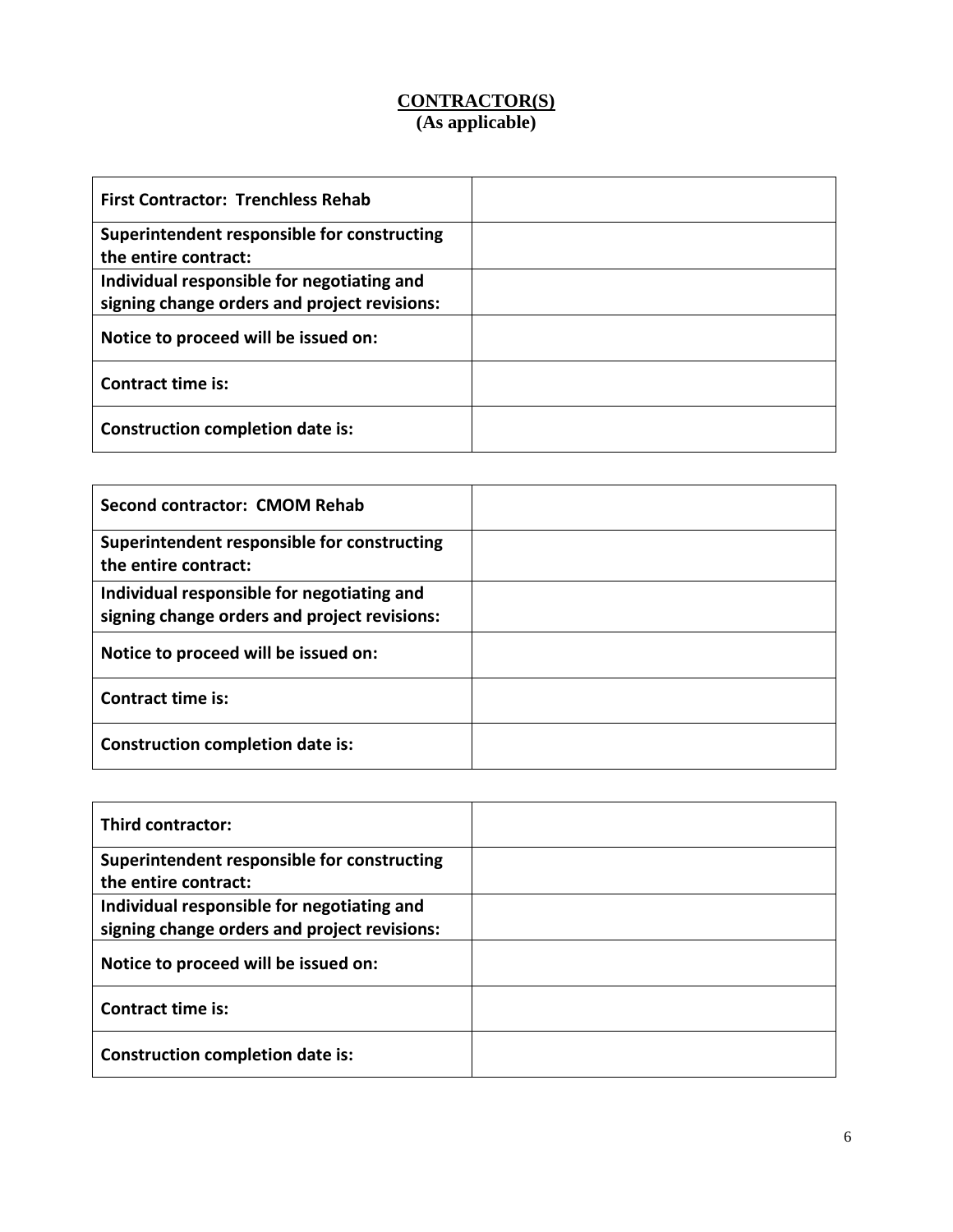### **TIMELINE GOALS FOR SRF DRAW REQUEST DISBURSEMENTS**

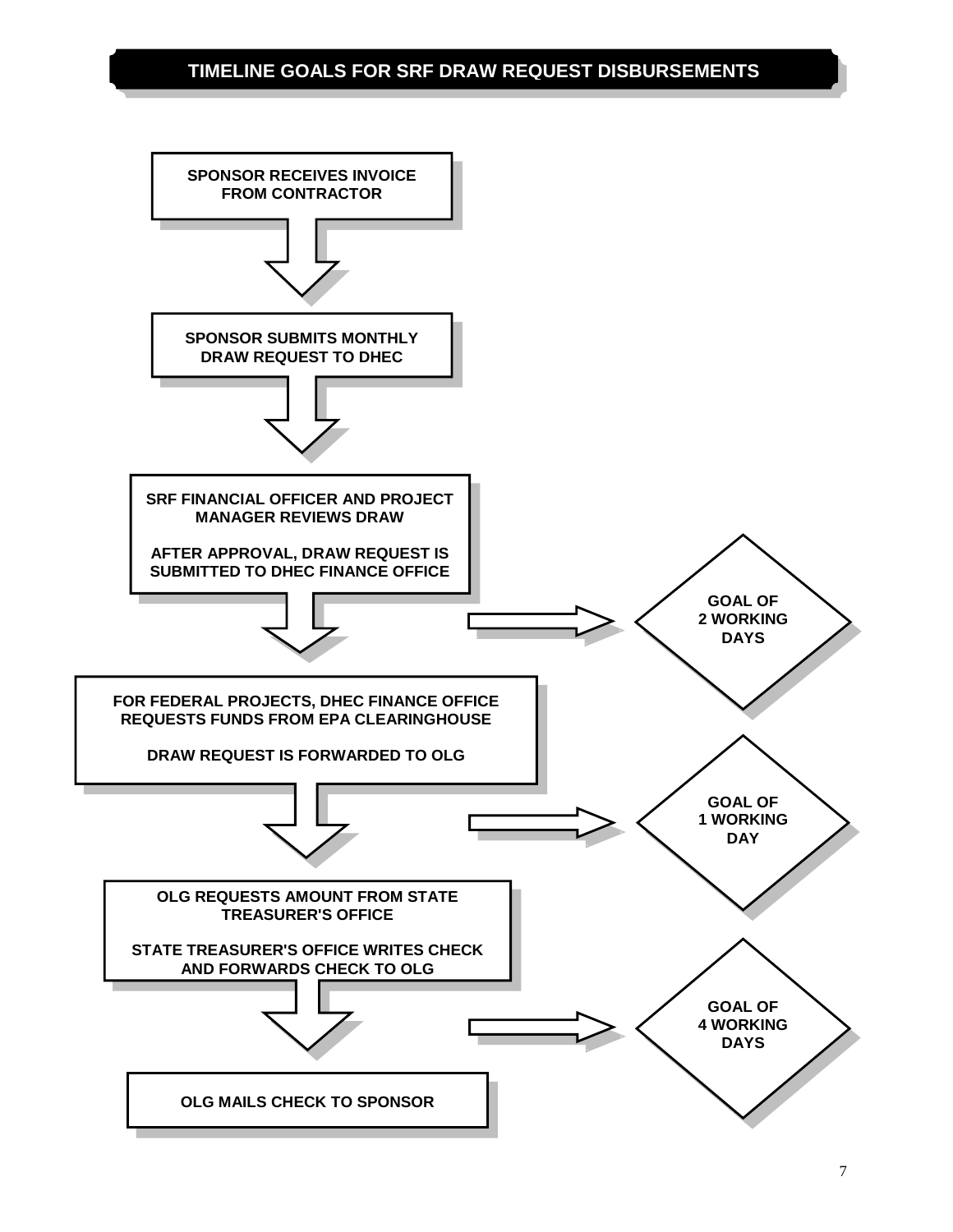#### **DISBURSEMENT REQUIREMENTS AND INFORMATION**

The "SRF Disbursement Package" provides detailed procedures for submission of draw requests. Some important considerations related to draw requests are listed here.

Before the first draw request will be processed:

- The sponsor must designate a "Sponsor Representative" who will be responsible for submitting draw (disbursement) requests, making payments on the loan and representing the sponsor in other matters pertaining to administration of the loan agreement. This individual must be an official or employee of the sponsor.
- The sponsor must designate two individuals authorized to *sign* draw requests. These two individuals should be the designated Sponsor Representative and the project engineer. DHEC Form 3586, "SRF Official Designation and Signature Form," identifying these individuals, must be on file 30 days prior to the first draw request. Two original forms must be executed. Submit one original to DHEC and the other original to OLG.
- A copy of the Notice to Proceed and one copy of the bound executed contract documents must be submitted to DHEC.

Ongoing requirements during project construction:

- A Monthly Inspection Form (DHEC 3587) must be filled out each month from the Notice to Proceed date through submittal of a final draw request. The draw request must be accompanied by a Monthly Inspection Form for each month covered by a draw request.
- The sponsor is responsible for Davis-Bacon compliance, including: proper signage, collection of certified payrolls, and monitoring of payrolls for classifications, pay rates and overtime compensation. Payroll records must be retained (by sponsor, prime and any subcontractors) for a period of three years from the completion of the contract. DHEC Form 2557 will be used to certify compliance with Davis-Bacon requirements for each period covered by a draw request and must accompany each draw request.
- The "Use of American Iron and Steel" (AIS) requirements must be complied with during construction. DHEC Form "0962", "Project Sponsor's 'American Iron and Steel' Certification," will be used to certify compliance with AIS and must accompany each draw request. For small incidental items that are difficult to certify as AIS compliant, a de minimus log must be kept with no one item being over 1% of the total construction materials cost and the cumulative value of all de minimus items not to exceed 5% of the total construction materials cost.
- For Federally-designated projects: The Disadvantaged Business Enterprise (DBE) requirements mandate that minority and women-owned businesses (MBE/WBE) be given the opportunity to participate in a fair share of the subcontracts awarded. The prime contractor must demonstrate "Good Faith Efforts" and **must obtain DHEC approval prior to executing any subcontract**. *Failure to have sub approval prior to the sub working on the job site will delay draw request processing and may result in costs declared ineligible for SRF assistance.*
- For Federally-designated projects: Semi-annual reports of the procurement of DBEs (contracts signed) based on EPA Form 5700-52A are required. Reporting periods ending March  $31<sup>st</sup>$  and September  $30<sup>th</sup>$ . Submission of this information to DHEC is required even if there is no MBE/WBE contracting to report; this is called a Negative Report. *Failure to meet this requirement may result in loan draw requests being held pending receipt of the MBE/WBE Utilization Reports.*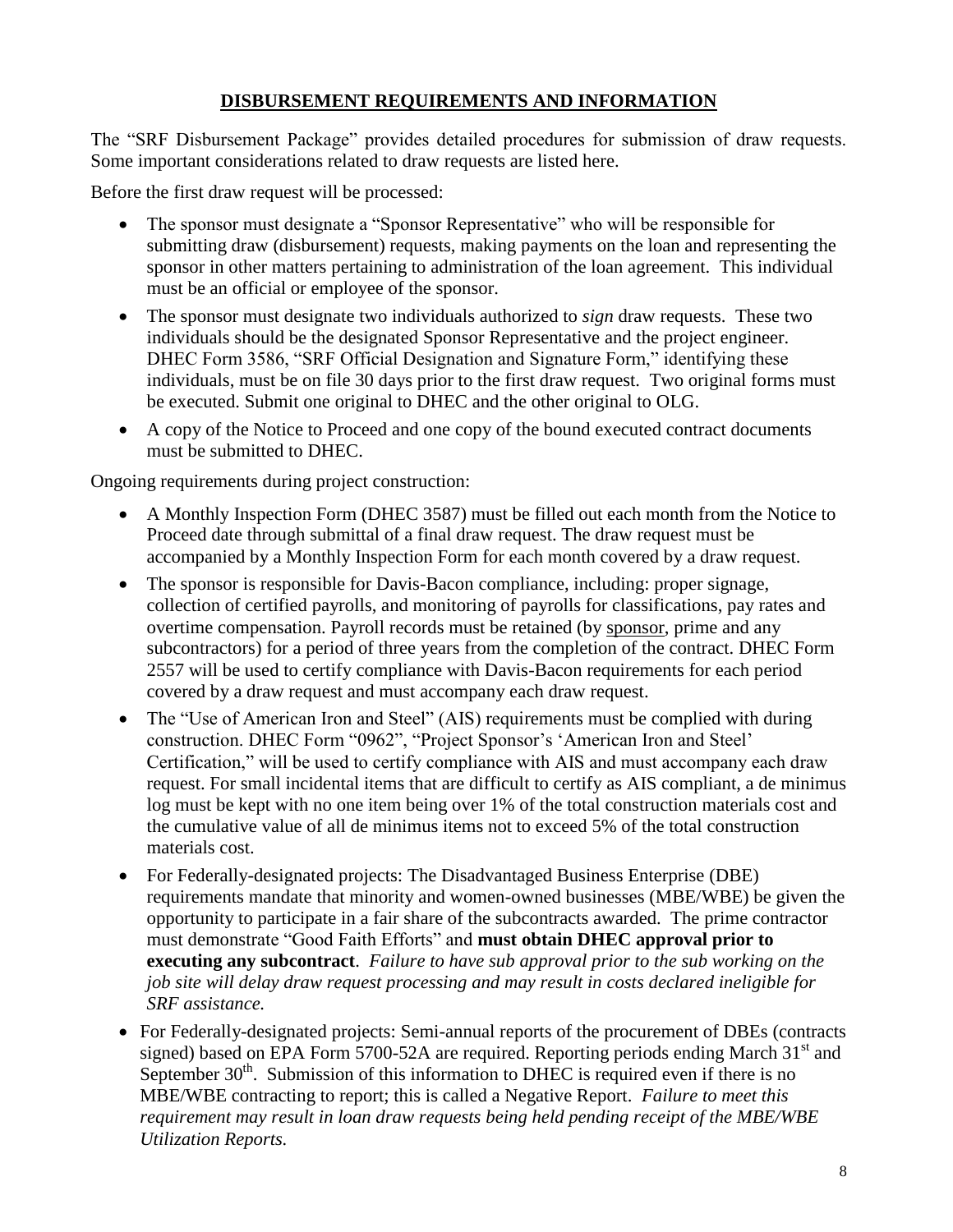#### **FINAL PAYMENT TO SPONSOR**

Prior to releasing the final disbursement request for processing by DHEC Finance and the OLG, a final review of Davis Bacon and "American Iron and Steel" compliance must be carried out by a DHEC representative and the following must be received by the SRF Project Manager:

- Final Approval to Place into Operation (APO) or Letter of Approval, when appropriate
- Consulting engineer's Certification the project was constructed in accordance with approved plans and specifications.
- Record drawings (electronic or half-sized sheets accepted)
- Final close-out change order, if applicable
- Final MBE/WBE Utilization Report, if applicable
- CW Projects only certification of a developed and implemented Fiscal Sustainability Plan

No disbursement requests will be accepted greater than 120 days after the date of the Final APO.

#### **FORMS**

The Monthly Construction Inspection Report Form is attached. This form and other forms referenced in this document are available electronically on the SRF Document and Forms web page, [www.scdhec.gov/srfforms.](http://www.scdhec.gov/srfforms) To access the main SRF web page use [www.scdhec.gov/srf.](http://www.scdhec.gov/srf)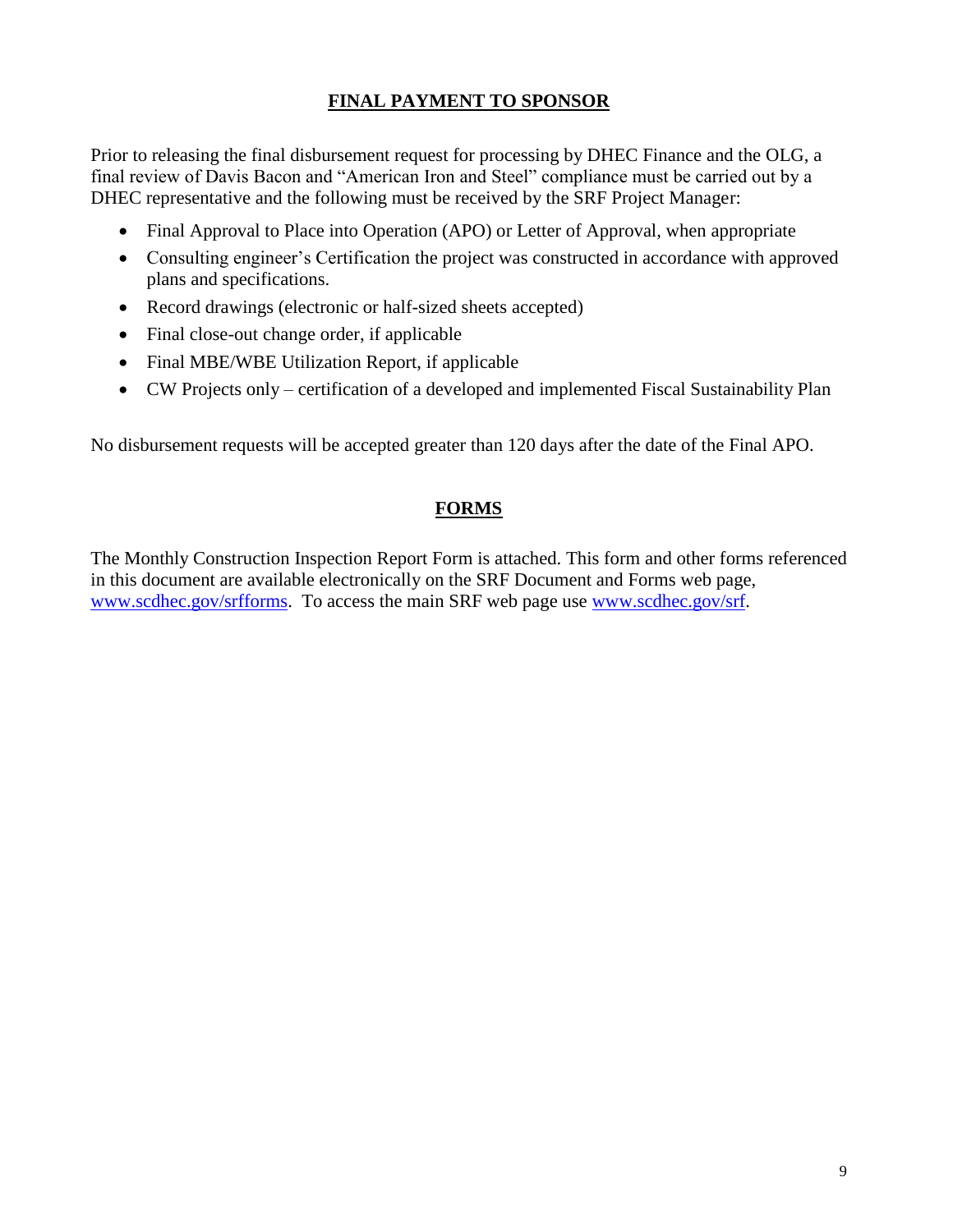



| SRF Project Number _______________________Project Name _________________________                               |                        |                          |
|----------------------------------------------------------------------------------------------------------------|------------------------|--------------------------|
|                                                                                                                |                        |                          |
| Contractor ________________________________Division ____________________________                               |                        |                          |
|                                                                                                                |                        |                          |
| Inspection Month and Year ____________________ Inspection No. __________                                       |                        |                          |
| Scheduled Construction Complete (%) ___________ Actual Complete (%) ________                                   |                        |                          |
| Brief Description of Monthly Construction Activity:                                                            |                        |                          |
|                                                                                                                |                        |                          |
| Overall Project Performance (Deficiencies, Quality of Construction):                                           |                        |                          |
|                                                                                                                |                        |                          |
|                                                                                                                |                        |                          |
| <b>Comments and/or Recommendations:</b>                                                                        |                        |                          |
|                                                                                                                |                        |                          |
|                                                                                                                |                        |                          |
| <b>Change Order Number</b>                                                                                     | Date Submitted to DHEC | Date Approved by DHEC    |
|                                                                                                                |                        |                          |
|                                                                                                                |                        |                          |
|                                                                                                                |                        |                          |
| Subcontractors on Site (if none write "none")                                                                  |                        | <b>Construction Type</b> |
|                                                                                                                |                        |                          |
|                                                                                                                |                        |                          |
|                                                                                                                |                        |                          |
|                                                                                                                |                        |                          |
| Inspector's Signature                                                                                          | Date                   |                          |
|                                                                                                                |                        |                          |
| Submit to: SRF Section - Water Facilities Permitting Division, S.C. DHEC, 2600 Bull Street, Columbia, SC 29201 |                        |                          |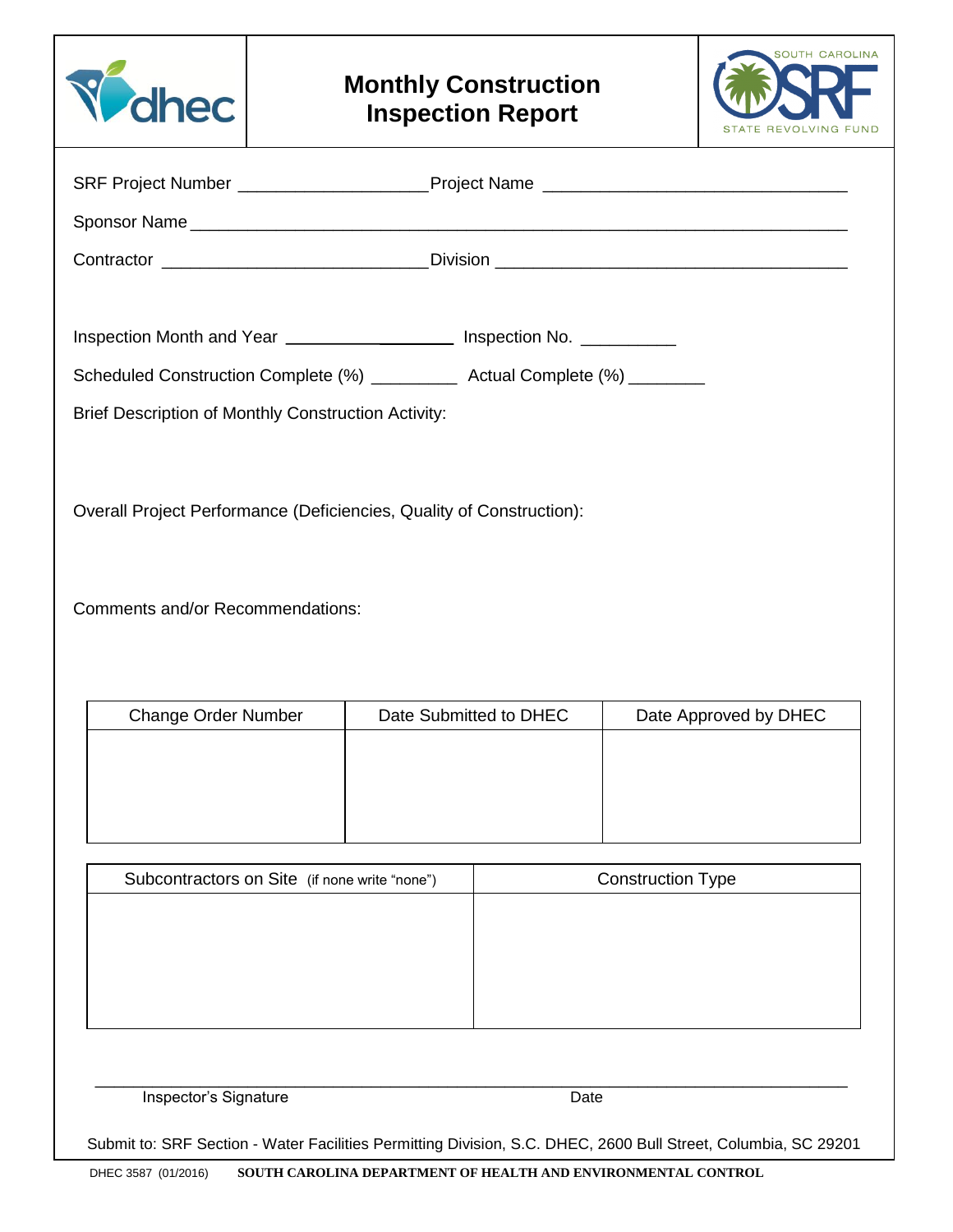# **Davis-Bacon and Related Acts for SRF Projects**

- Davis-Bacon and Related Acts (DBRA or often just DB) must be complied with by federally-assisted construction projects and can be confusing to contractors and compliance monitors alike
- Any recurrent issues that result in underpayment of workers that cannot be resolved could lead to debarment from working on federal or federally-assisted contracts for three years, so it is best to stay on top of DB requirements.
- What DB requires:
	- o Laborers and mechanics (workers) **are properly classified** for the work they do
	- o Covered workers **are paid weekly at the required wage + any required fringe for all hours worked upon the "site of work**"
	- o Employees **do not have any unauthorized deductions**
	- o Certified Payrolls **are submitted weekly**, and
	- o Employees **must receive overtime compensation** for working any hours over 40 hours. (Contract Work Hours and Safety Standards Act –CWHSSA)
- DB requirements **apply to all** contractors/subcontractors where the prime contract is valued greater than \$2,000. DB contract terms must appear in all subcontracts – at any tier.
- The Prime Contractor is responsible for the compliance of payrolls for themselves and ALL subcontractors. It is in the prime's best interest to understand DB compliance principals and relay those to the subcontractors.
- The Sponsor has to monitor DB compliance and certify DB compliance to DHEC with each draw request. DB contract provisions allow a Sponsor to withhold funds to cover suspected underpayments. When the underpayment involves a subcontractor, the prime is responsible to see that proper wages are paid. The prime may withhold funds from a subcontractor that won't pay required wages to workers to cover suspected underpayments.
- Any position that does not fit into a classification listed on the published wage determination MUST BE CONFORMED:
	- $\circ$  This requires a form (SF-1444) be submitted to DOL through DHEC. The position being requested must not already be able to be performed by a classification listed on the determination and must be a position used in the local area for construction. Also, the proposed wage must bear a reasonable relationship to existing wage rates and typically, must not be less than the lowest rate for any worker in the given labor group (e.g. laborers, operators, skilled craftsmen) (A helper will not be conformed unless duties are substantially unique from the main position.)
	- $\circ$  Wages must be paid at the rate requested o, but if the approved rate comes back higher, the difference must be paid to any affected workers RETROACTIVELY.
- The hourly compensation for a given class of worker must equal or exceed the indicated rate plus any fringe amount as shown on the correct wage determination. The fringe benefit portion of the wage compensation may be met by paying cash in lieu of fringe. If fringes are paid to approved plans, or indicated in writing, the hourly equivalent value when added to the wage paid in cash, must be enough to satisfy the required hourly compensation (base rate  $+$  fringe).
- When more than one wage determination applies to a contract, it must be spelled out in the contract when each applies. A "Summary Wage Sheet" may be used to spell out which wages apply to the various positions and in which circumstances.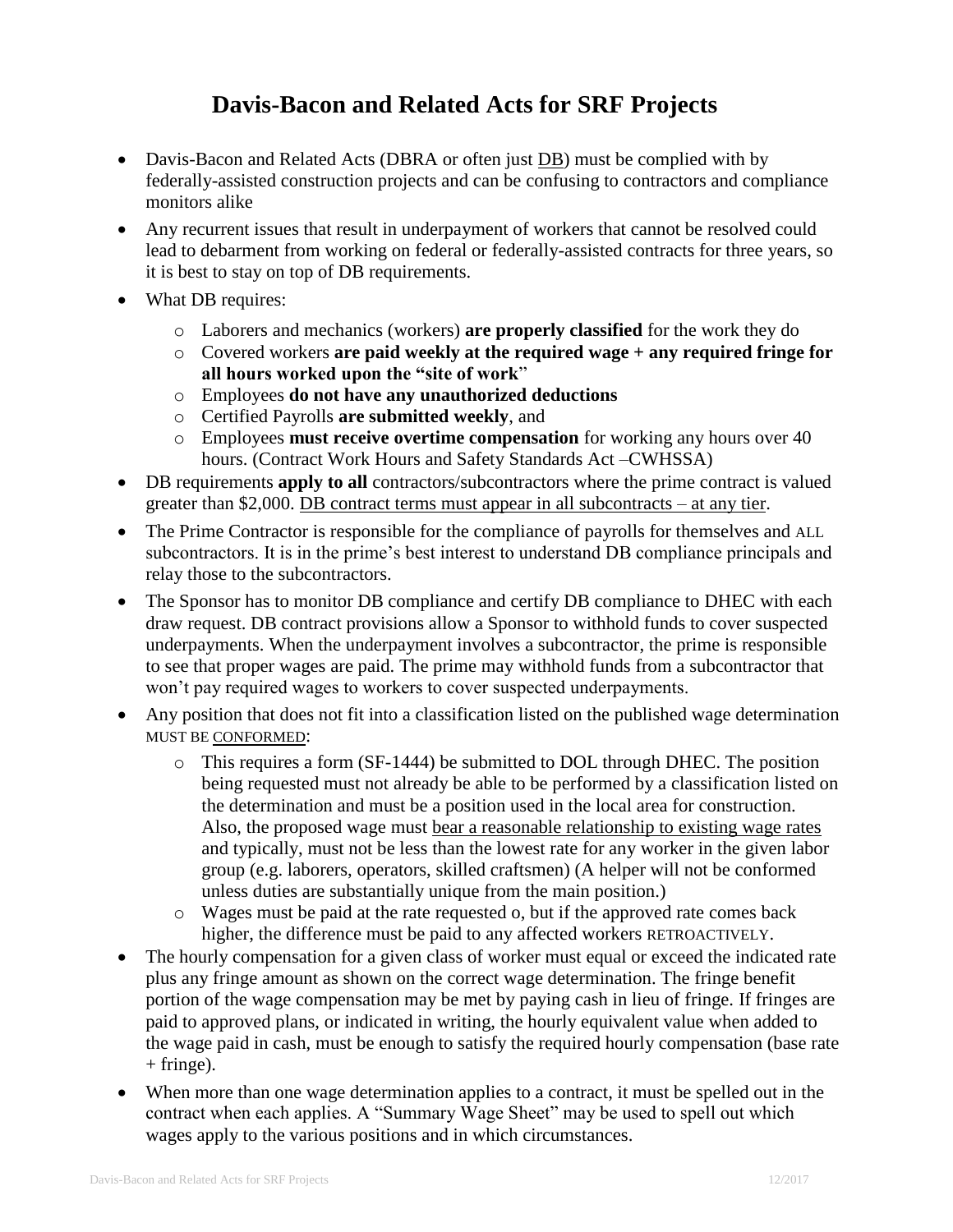- If an employee performs work in more than one classification, they must be paid at the highest applicable rate, or time must be tracked and wages due calculated separately for each position worked.
- Any salaried employees or piecework employees must receive enough compensation that they receive the wages due based on the published minimum wage rate (to include wages due for any overtime worked).
- Supervisory or office personnel do not need to be listed on a certified payroll. However, a working supervisor who spends more than 20% of their time working at one or more listed classification must be paid hourly at least equal to the minimum rate for the work being performed).
- If there are bona fide apprentices or trainees, they may be paid at a lower rate, but there must be documentation of their registration in a certified training program, and adherence to the proper apprentice to journeyman ratio must be kept.
- The WH-347 is an *optional* form for "reporting" a certified payroll. Any payroll report that supplies the same information is acceptable as long as the compliance statement from the WH-347 is part of the payroll report. The compliance statement is intended to be signed by an officer/owner of the company unless another entity has been authorized in writing to sign.
- Payrolls need to be numbered sequentially from start of work under a contract/subcontract including any "no work" weeks. A long period of no work may be indicated in writing from the contractor, with numbering to resume upon resuming work.
- Wage determinations, conformance replies and the poster, "Employee Rights under Davis Bacon", WH-1321 must be displayed at the site of work from construction start to completion.
- Employee Interviews using SF-1445 are a great compliance tool and are suggested to take place at least once during project construction or when a compliance problem is uncovered. (Employees need to know their work classification and pay rate.)
- Certified payrolls are to be kept by the Sponsor, contractor and subcontractors for three years after contract completion.
- Required DB Postings (mentioned above)
	- o SF 1321 "Employee Rights Under Davis Bacon" in English and Spanish as needed
	- o Wage decision(s) from contract or Project Wage sheet
	- o Any conformance replies

Also:

- Who will be handling payrolls and interviews for the Sponsor?
- Which determination(s) is the project under? Is it correct in the contract? (No change prior to 10 days before bid opening, contracts signed within 90 days)
- Are there any positions required for construction that are not on the determination? If yes, need to conform.
- What is the location for the required postings?

## Davis-Bacon Questions, contact: Lynne LaSalle [lasallli@dhec.sc.gov](mailto:lasallli@dhec.sc.gov)

803-898-4395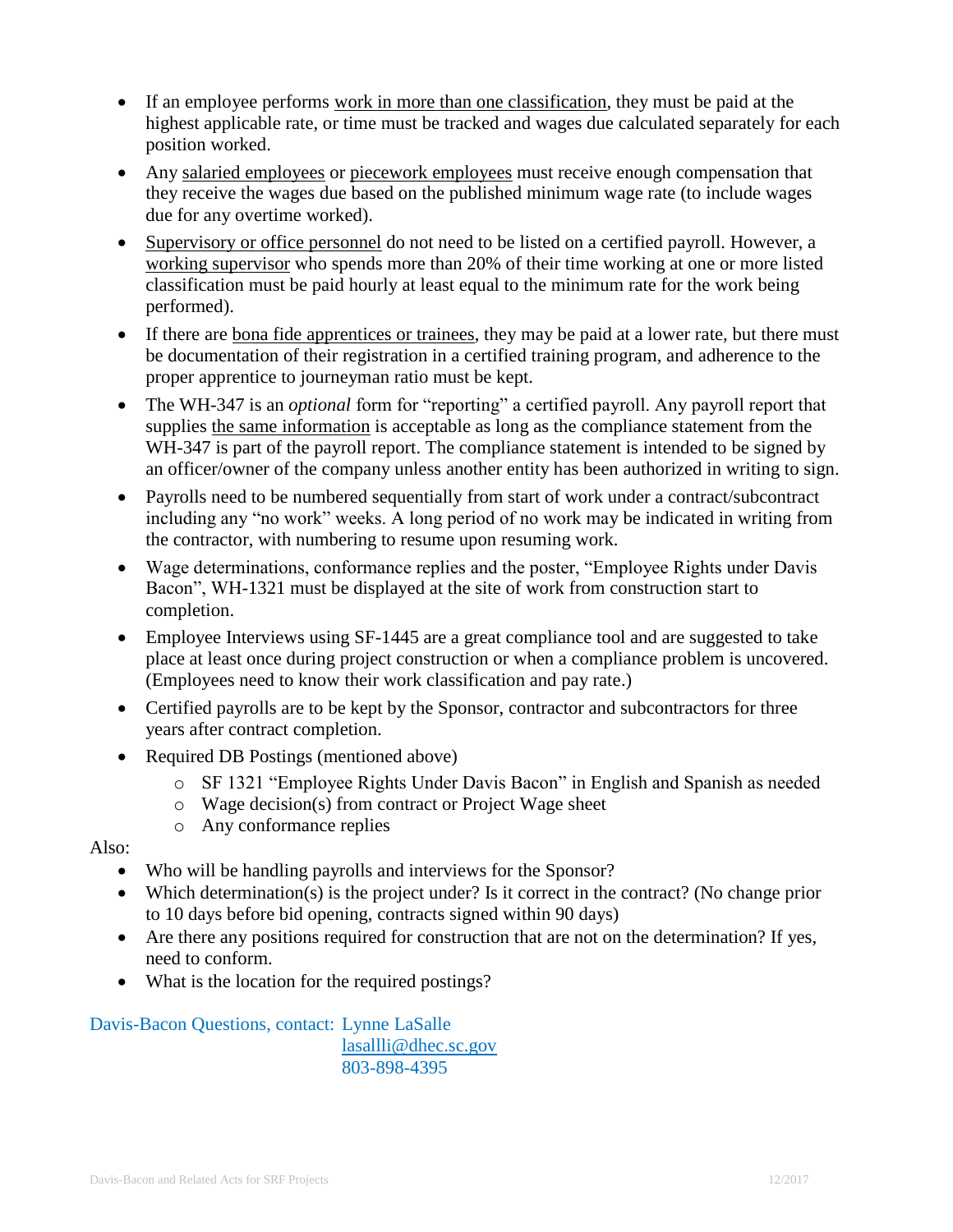# **Documenting Compliance with the AIS Requirement**

EPA recommends the use of a step certification process, similar to one used by the Federal Highway Administration. The step certification process is a method to ensure that producers adhere to the AIS requirement and the loan assistance recipient can verify that products comply with the AIS requirement as this process creates a paper trail which documents the location of the manufacturing process involved with the production of steel and iron materials. A step certification is a process under which each handler (supplier, fabricator, manufacturer, processor, etc) of the iron and steel product certifies that their step in the process was domestically performed. Each time a step in the manufacturing process takes place, the manufacturer delivers its work along with a certification of its origin. A certification should include the name of the manufacturer, the location of the manufacturing facility where the product or process took place (not its headquarters), a description of the product or item being delivered, and a signature by a manufacturer's responsible party. The certification should be collected and maintained by the loan assistance recipient.

Alternatively, the final manufacturer that delivers the iron or steel product to the worksite, vendor, or contractor, may provide a certification asserting that all manufacturing processes occurred in the US. While this type of certification may be acceptable, it may not provide the same degree of assurance and additional documentation may be needed if the certification is lacking important information. Step certification is the best practice.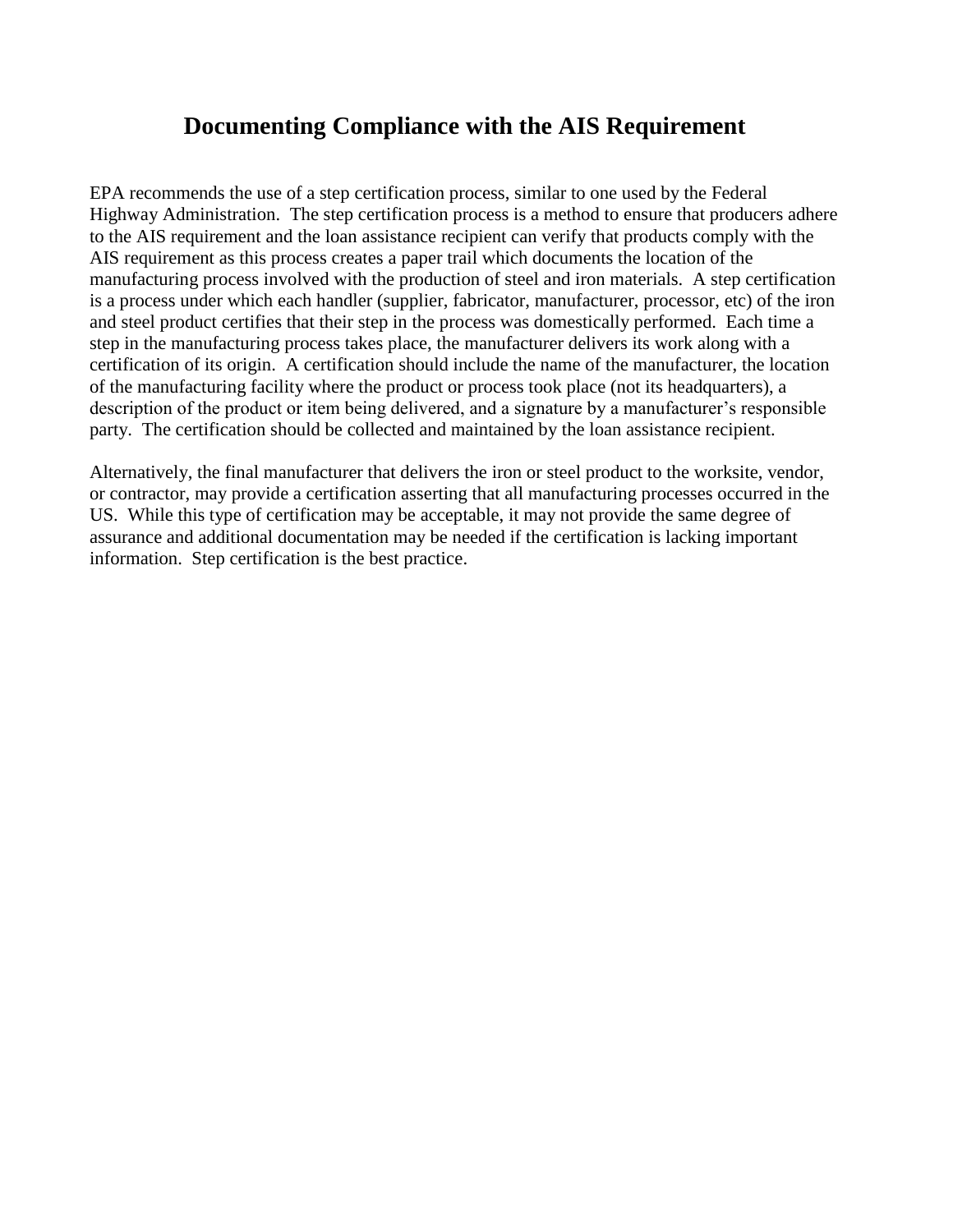#### **SRF Iron or Steel covered products as presented in EPA guidance (3-20-2014)\***

**Lined or unlined pipes or fittings**

**Manhole Covers**

**Hydrants**

**Tanks**

**Flanges**

**Pipe clamps and restraints**

**Valves**

#### **Reinforced precast concrete**

Reinforcing bar and wire must be made in US and casting of concrete happens in US

#### **Structural steel**

Rolled flanged shapes having at least one dimension of x-section 3" or greater

#### **Municipal Castings (examples of)**

| <b>Access Hatches</b>                             | Drainage Grates, Frames and Curb Inlets      |
|---------------------------------------------------|----------------------------------------------|
| <b>Ballast Screen</b>                             | Inlets                                       |
| Benches (Iron or Steel)                           | <b>Junction Boxes</b>                        |
| <b>Bollards</b>                                   | Lampposts                                    |
| <b>Cast Bases</b>                                 | Manhole Covers, Rings and Frames, Risers     |
| Cast Iron Hinged Hatches (Square and Rectangular) | Meter Boxes                                  |
| <b>Cast Iron Riser Rings</b>                      | Service Boxes                                |
| Catch Basin Inlet                                 | Steel Hinged Hatches, Square and Rectangular |
| Cleanout/Monument Boxes                           | <b>Steel Riser Rings</b>                     |
| <b>Construction Covers and Frames</b>             | Trash receptacles                            |
| Curb and Corner Guards                            | <b>Tree Grates</b>                           |
| Curb Openings                                     | Tree Guards                                  |
| Detectable Warning Plates                         | <b>Trench Grates</b>                         |
| Downspout Shoes (Boot, Inlet)                     | Valve Boxes, Covers and Risers               |

#### **Construction materials (may overlap with structural steel) Includes but not limited to:**

| wire rod                 | fasteners (I.e. nuts and bolts) | dome structures          |
|--------------------------|---------------------------------|--------------------------|
| bar                      | welding rods                    | roofing                  |
| angles                   | decking                         | ductwork                 |
| concrete reinforcing bar | grating                         | surface drains           |
| wire rod                 | railings                        | cable hanging systems    |
| wire cloth               | stairs                          | manhole steps            |
| wire rope and cables     | access ramps                    | fencing and fence tubing |
| tubing                   | fire escapes                    | guardrails               |
| framing                  | ladders                         | doors                    |
| joists                   | wall panels                     | stationary screens       |
| trusses                  |                                 |                          |

*\*See also, "Implementation of American Iron and Steel (AIS) Provisions of P.L. 113-76, Consolidated Appropriations Act", 2014, on US EPA's Website,* http://water.epa.gov/grants\_funding/aisrequirement.cfm

For a listed product to be considered subject to the AIS requirements, it must be made of greater than 50% iron or steel, measured by cost. The cost should be based on the material costs. See also EPA AIS Guidance under *Covered Iron and Steel Products*.

EPA suggests that "step-certifications" be collected for all covered items - this is where the manufacturer at each step of the process indicates that their steel is American-made.

If any small items will not be easily identified as AIS compliant the de minimis waiver may be used by tracking non-AIS plus unknown-AIS-compliant costs of covered materials divided by all materials costs, with a result of 5% or less. (And no one de mimimus item may be greater than 1% of material costs.)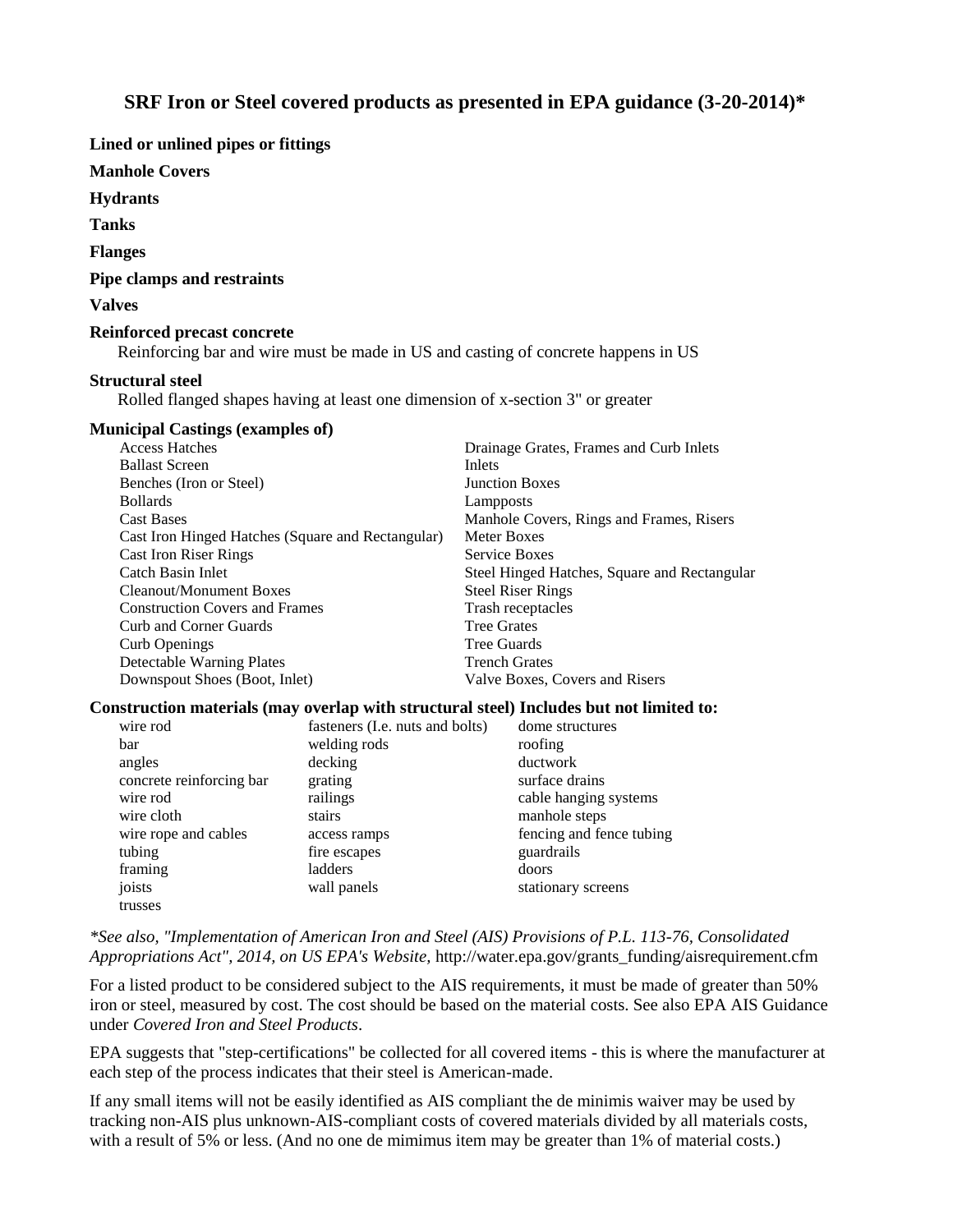

# **American Iron and Steel**

**Manufacturer's Certification Letter Requirements** 

**On manufacturer's letterhead**

Jane Smíth **Product Quality Manager** 

- **Reference American Iron and Steel as mandated by the EPA**
- **Reference the specific SRF project and sponsor/owner**
- **Reference the specific product delivered to the project site**
- **State the location of the manufacturing facility (city and state)**
- **Include the signature of a company representative**

|                        | SC Iron & Steel, Inc.                                                                                                                                                                                                                                                                                    |                                       | 2700 Bull Street<br>Columbia, SC 29100<br>(803) 777-8888                                               | Letterhead                                        |
|------------------------|----------------------------------------------------------------------------------------------------------------------------------------------------------------------------------------------------------------------------------------------------------------------------------------------------------|---------------------------------------|--------------------------------------------------------------------------------------------------------|---------------------------------------------------|
| April 5, 2018          | <b>MATERIAL CERTIFICATION</b>                                                                                                                                                                                                                                                                            |                                       |                                                                                                        | Specific SRF<br>project name<br>and number        |
|                        | Job Name: Anytown WWTP, Pleasantville, SC - 2019 State Revolving Fund Project<br>SRF project number: 555-01<br>I certify that the processes for manufacturing or fabricating the following products and/or materials<br>provided for the project noted above took place at the following US locations:   | Manufacturing                         | Location of                                                                                            | Specific<br>items for<br>project,<br>process, and |
| Quantity<br>30         | Description and identifier<br><b>Reinforced concrete</b><br>manhole<br>XYZ1234-56                                                                                                                                                                                                                        | Process<br>Melted, rolled, fabricated | manufacturing facility<br>Columbia, SC                                                                 | facility<br>location                              |
| 30                     | Manhole cover<br>ABC123456                                                                                                                                                                                                                                                                               | Melted, cast, finished                | Charleston, SC                                                                                         |                                                   |
| 1000<br>linear<br>feet | 4" Ductile Iron Water Pipe<br>12345AB                                                                                                                                                                                                                                                                    | Melted, rolled, finished              | Greenville, SC                                                                                         |                                                   |
|                        | I further certify that the products and/or materials are in full compliance with the American Iron and<br>Steel Requirements as mandated in the Environmental Protection Agency's State Revolving Fund<br>will immediately notify the supplier, prime contractor, consulting engineer, or project owner. |                                       | programs. If any of the above compliance statements change while providing material to this project we | Reference to<br><b>AIS</b>                        |

representative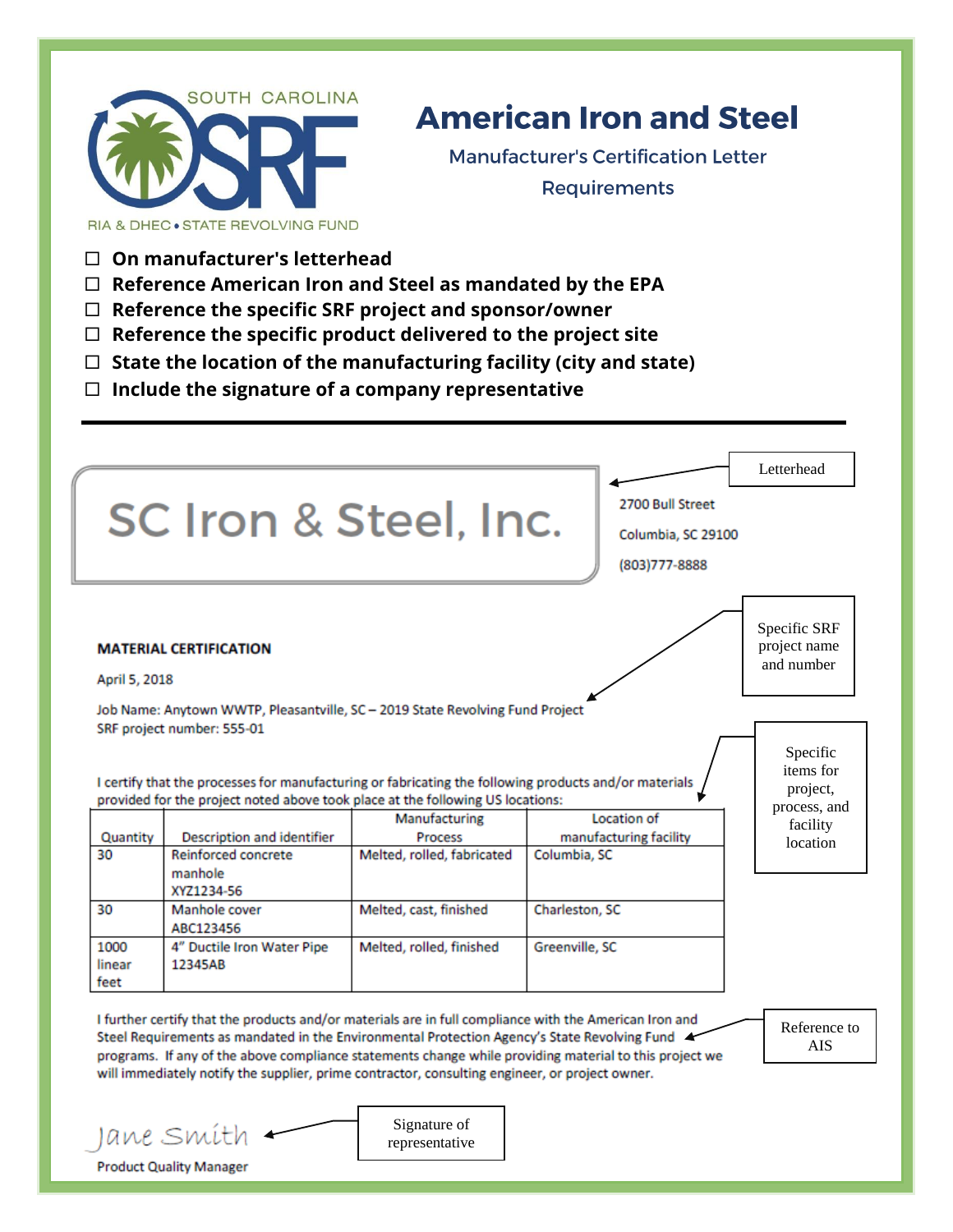# Disbursement Package for Project Sponsors



SC Department of Health and Environmental Control

## **Contents:**

Disbursement Information Draw Request Checklist Appendix

- Designation and Signature Form
- Draw Request Form
- Land Acquisition Forms
- Project Sponsor's Davis-Bacon Certification Form
- Project Sponsor's American Iron and Steel Certification Form

### **DISBURSEMENT INFORMATION**

Under the State Revolving Fund (SRF), there are disbursement policies, procedures and requirements that apply to all loan recipients, some of which appear in the Loan Agreement between the project sponsor and the South Carolina Water Quality Revolving Fund Authority. It is the responsibility of the project sponsor to comply with the provisions of the Loan Agreement, which is a legally binding document.

While the disbursement policies, procedures and requirements govern the SRF program as a whole, some relate more to the responsibilities of the Department of Health and Environmental Control (DHEC) and others involve the Rural Infrastructure Authority, Office of Local Government (OLG), which administers the financial functions of the SRF for the SC Water Quality Revolving Fund Authority. In general terms, DHEC reviews the technical aspects of the draw requests and the OLG disburses the monies. Both entities insure compliance with the Loan Agreement, as well as other disbursement provisions contained herein.

This material provides the project sponsor with a complete package of information on policies and requirements for disbursements, specific procedures for submitting draw requests and the required forms that will satisfy both agencies. Copies of referenced forms are found in the Appendix as well as online, [http://www.scdhec.gov/srfforms.](http://www.scdhec.gov/srfforms)

Material that must be provided to either entity should be addressed as follows:

#### **DHEC**

Ms. Celeste Osterberg Financial Manager, SRF Section Water Facilities Permitting Division DHEC 2600 Bull Street Columbia, SC 29201 Phone: 803-898-3547 Email: [osterbec@dhec.sc.gov](mailto:osterbec@dhec.sc.gov)

### **OLG**

Ms. Holley Sparkman Office of Local Government Rural Infrastructure Authority 1201 Main Street, Suite 1600 Columbia, SC 29201 Phone: 803-737-3800 Email: [hsparkman@ria.sc.gov](mailto:hsparkman@ria.sc.gov)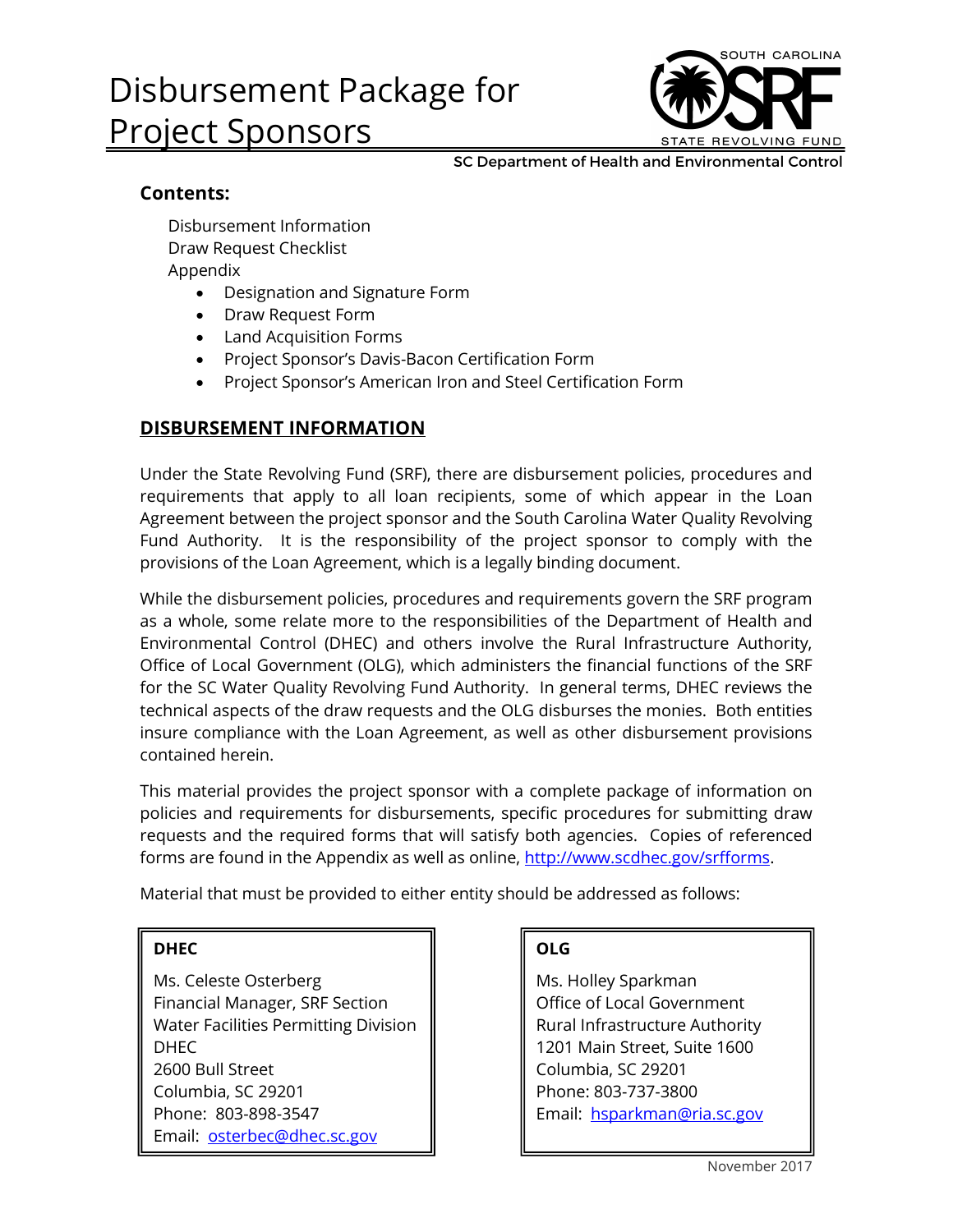## **I. SRF DISBURSMENT POLICIES**

A. Disbursements will only be made against incurred, actual eligible costs of the project, not to exceed the amount specified for each cost category prescribed in the Project Budget found in Appendix "A" of the OLG Loan Agreement.

B. Labor or administrative activities performed by employees of the project sponsor (i.e., force account work) are not eligible costs.

C. When the project sponsor is seeking reimbursement for amounts already paid on a project, the disbursement check will be drawn and mailed to the project sponsor. When the project sponsor is seeking funds to pay incurred project costs, the disbursement check(s), at the option of the OLG, may be drawn to the project sponsor alone or jointly to the project sponsor and engineer or vendor. The check(s) will be mailed to the project sponsor by the OLG.

D. The first draw request will not be accepted prior to the execution of all construction contracts covered by the Loan Agreement.

E. The first draw request must include an amount for incurred construction costs (mobilization costs at a minimum) and all eligible planning and/or design engineering and/or legal costs.

F. Interim draw requests shall include no less than one month of incurred costs and shall not be submitted more often than once per month.

G. When the project budget indicates that the loan represents only a portion of the eligible costs of the project, or a portion of the costs of a category, any draw may not exceed the same proportion of such costs reported for disbursement unless otherwise approved by the OLG. Waivers will only be considered where other sources of funds are to be expended first, and waiver requests must be submitted in writing to the OLG no later than 60 days prior to submission of the first draw request.

H. The project sponsor should submit draw requests at least 21 days before the funds are required. The OLG will make every effort to disburse funds within 14 to 21 days of receiving a request, but it cannot guarantee this schedule.

I. The project sponsor shall promptly disburse funds received from the SRF to pay eligible costs of the project and for no other purpose. In no case should the project sponsor hold funds received from the SRF more than three days, unless the disbursement is for a reimbursement.

J. The project sponsor shall not request disbursements against retainage until retainage is released.

K. The project sponsor shall not request disbursements for any change order until the change order has been approved by DHEC.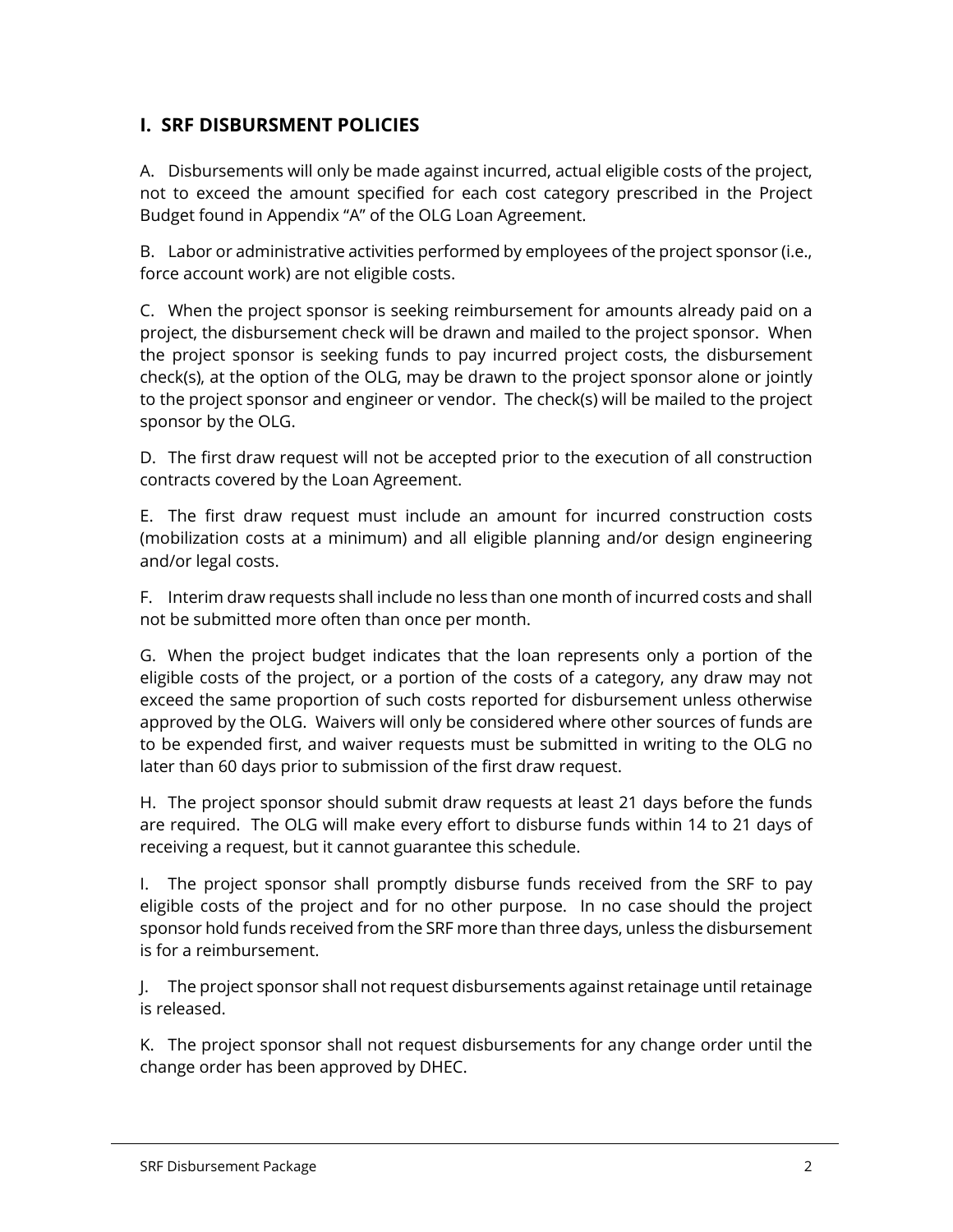L. The final disbursement will not be made until the Final Approval to Place into Operation<sup>[1](#page-18-0)</sup> is issued by DHEC. A copy of the Final Approval(s) must be submitted with the final draw request to DHEC and OLG. *Draw requests will not be accepted later than 120 days from the date of the Final Approval to Operate.* A waiver to the 120 day rule, which is contained in the loan agreement, may be considered by the OLG only under extraordinary circumstances beyond the control of the project sponsor. Any such waiver request must be submitted to the OLG by the designated sponsor representative and contain sufficient justification to clearly document the problem.

M. If the project sponsor is required to incrementally fund a Debt Service Reserve Fund, no disbursement will be made on any draw request unless the amount on deposit in this Fund meets the requirements of the loan agreement and the trustee submits written verification of deposit to the OLG.

N. Each request for, and acceptance of, a disbursement by the project sponsor shall be affirmation that the representations and warranties of the loan agreement remain true and correct as of the date of the request and acceptance, that no breach of other provisions of the loan agreement has occurred, and that no adverse developments affecting the financial condition of the project sponsor or its ability to complete the project or to repay the loan plus interest have occurred since the date of the loan agreement unless specifically disclosed in writing by the project sponsor in the request for disbursement submitted to the OLG.

## **II. REQUIREMENTS PRIOR TO SUBMITTING THE FIRST DRAW REQUEST**

A. Submit all required sponsor compliance forms and bid documentation to DHEC and receive bid package approval.

B. Designate and authorize individuals required for administration and processing of the loan agreement on the "Official Designation and Signature Form" (DHEC 3586)*.*

1. Designate a "Sponsor Representative" for purposes of disbursements, payments and other matters pertaining to administration of the loan agreement. This individual, who is required to be an official or employee of the project sponsor, must be designated in writing prior to submission of the first draw request.

2. Identify and provide signatures of the two persons authorized to sign draw requests. These two individuals should be the project engineer and the sponsor representative named in II.B.1.

C. Submit to DHEC a complete set of executed bound contract documents and a copy of the Notice to Proceed.

<span id="page-18-0"></span> $\overline{a}$ <sup>1</sup> For projects that do not require a construction permit contact the SRF Project Manager to identify the documentation required to confirm the completion of construction as planned.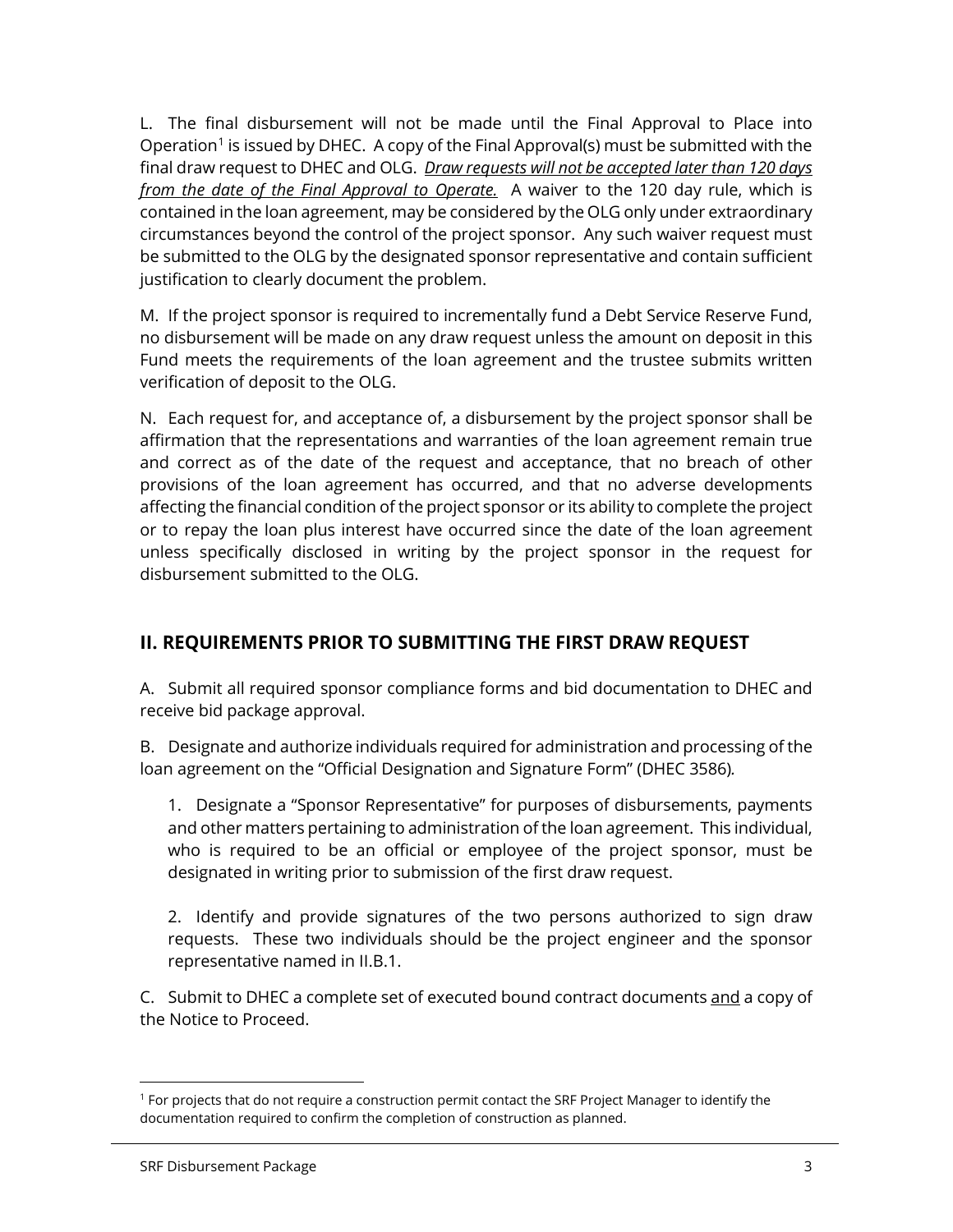## **III. REQUIREMENTS FOR THE FIRST DRAW REQUEST**

A. Request reimbursement for any eligible "Planning and Design Engineering", "Land Acquisition" and "Legal and Appraisal Fees". (See Section IV.F.1-3) All amounts to be requested for disbursement in any of the categories indicated in the previous sentence will be accepted *only* with the *first* construction draw request.

B. If the project sponsor is required to incrementally fund a Debt Service Reserve Fund, evidence of the establishment of such a Fund and the then current balance must be submitted to the OLG with the first draw request. No disbursement will be made if there is any deficiency in the required balance.

C. The initial draw request, if received more than 120 days after the date of the loan agreement, must also be accompanied by a letter from the project sponsor's attorney to the Authority, the contents of which are specified in Section 1.6.5(b) of the loan agreement. This attorney letter, if applicable, should not be issued sooner than 2 weeks preceding submission of the draw request and should be sent to OLG.

D. Follow the procedures and requirements of the following section.

## **IV. DRAW REQUEST PROCEDURES AND REQUIREMENTS**

A. Use the SRF "Draw Request Form" (DHEC 3585), to request all disbursements on any SRF loan.

B. Prepare each draw request in accordance with the instructions provided and have it signed by those so designated on the "Official Designation and Signature Form (DHEC 3586). Any change in designees requires a new "Designation Form" to be completed and submitted to DHEC and OLG.

C. Submit draw requests simultaneously to DHEC and OLG as follows:

DHEC - One original of the draw request (three sheets) with one set of supporting documentation (invoices, etc.).

OLG - One copy of the draw request only, *without* supporting documentation *except* for one copy of the bond counsel invoice (first draw) and, when applicable, the Final Approval to Place into Operation (see I.L.) and attorney letter (see III.C.).

D. Submit a "Monthly Construction Inspection Report(s)" (DHEC 3587) for each month in the period for which construction costs are being claimed (e.g. if a draw request covers three months, three inspection reports are required).

E. Submit a "Project Sponsor's Davis-Bacon Certification" (DHEC 2557) and "Project Sponsor's American Iron and Steel Certification" (DHEC 0962) to DHEC with each draw request for the period for which construction costs are being claimed. (One certification may cover more than one month to coincide with the draw request period for which costs are being claimed.)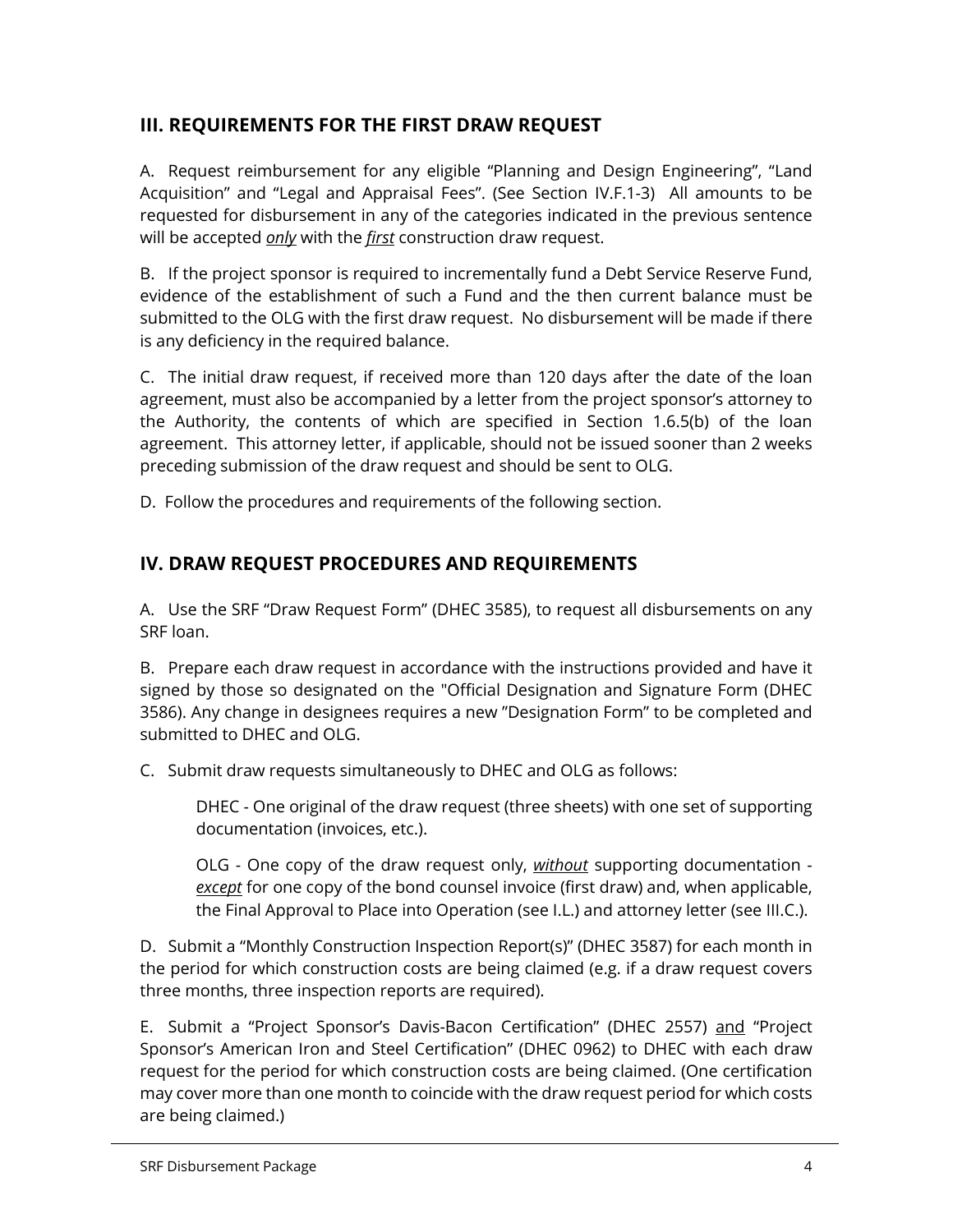F. Submit a "Project Sponsor's American Iron and Steel Certification for Direct Equipment /Materials Purchase" (DHEC 2558), if applicable.

G. Eligible Expenses for Draw Request Categories:

1. Engineering (Planning and/or Design) - Include only actual eligible engineering costs incurred by a consultant during the planning and/or design phases of the project, including value engineering if selected by the project sponsor and approved by DHEC. Expenses incurred earlier than 36 months prior to submittal of a complete loan application are not eligible for participation. Disbursements may not exceed the amount shown for this category in the Project Budget found in Appendix "A" of the OLG Loan Agreement. (*May only submit for reimbursement in this category with the first draw.*)

2. Land Acquisition - Include only the actual incurred costs for the purchase of eligible land, but do not include any associated legal, appraisal or relocation costs. Complete the applicable Land Acquisition Form (DHEC 2553 for Clean Water, or DHEC 2554 for Drinking Water) and include with the first draw request. Land is eligible as required for location of project components. In the Drinking Water SRF Program land must be purchased from a willing seller. The cost of any land acquired earlier than one year prior to submittal of a complete loan application is *not* eligible and should not be included in the draw request. Disbursements may not exceed the amount shown for this category in the Project Budget found in Appendix "A" of the OLG Loan Agreement. (*May only submit for reimbursement in this category with the first draw.*)

3. Legal and Appraisal Fees - Include only the following actual incurred expenses: (1) legal and/or appraisal fees directly related to land acquisition for the project; (2) attorney and bond counsel fees incurred to close the SRF loan. Do not include any costs incurred earlier than one year prior to submittal of a complete loan application. Disbursements may not exceed the amount shown for this category in the Project Budget found in Appendix "A" of the OLG Loan Agreement. (*May only submit for reimbursement in this category with the first draw.*)

4. Construction - Include only actual eligible costs incurred for the construction of the project. Disbursements may not exceed the amount shown for this category in the Project Budget found in Appendix "A" of the OLG loan agreement. When the project has multiple contracts or divisions and/or when there are 20 year and 30-year eligible construction costs, break costs out on Page 3, Section 1 of the Draw Request Form (DHEC 3585).

5. Equipment - Include only actual eligible incurred costs of equipment purchased by the sponsor for use in the project. Do not include equipment purchased by a contractor as part of a construction contract. Disbursements may not exceed the amount shown for this category in the Project Budget found in Appendix "A" of the OLG loan agreement.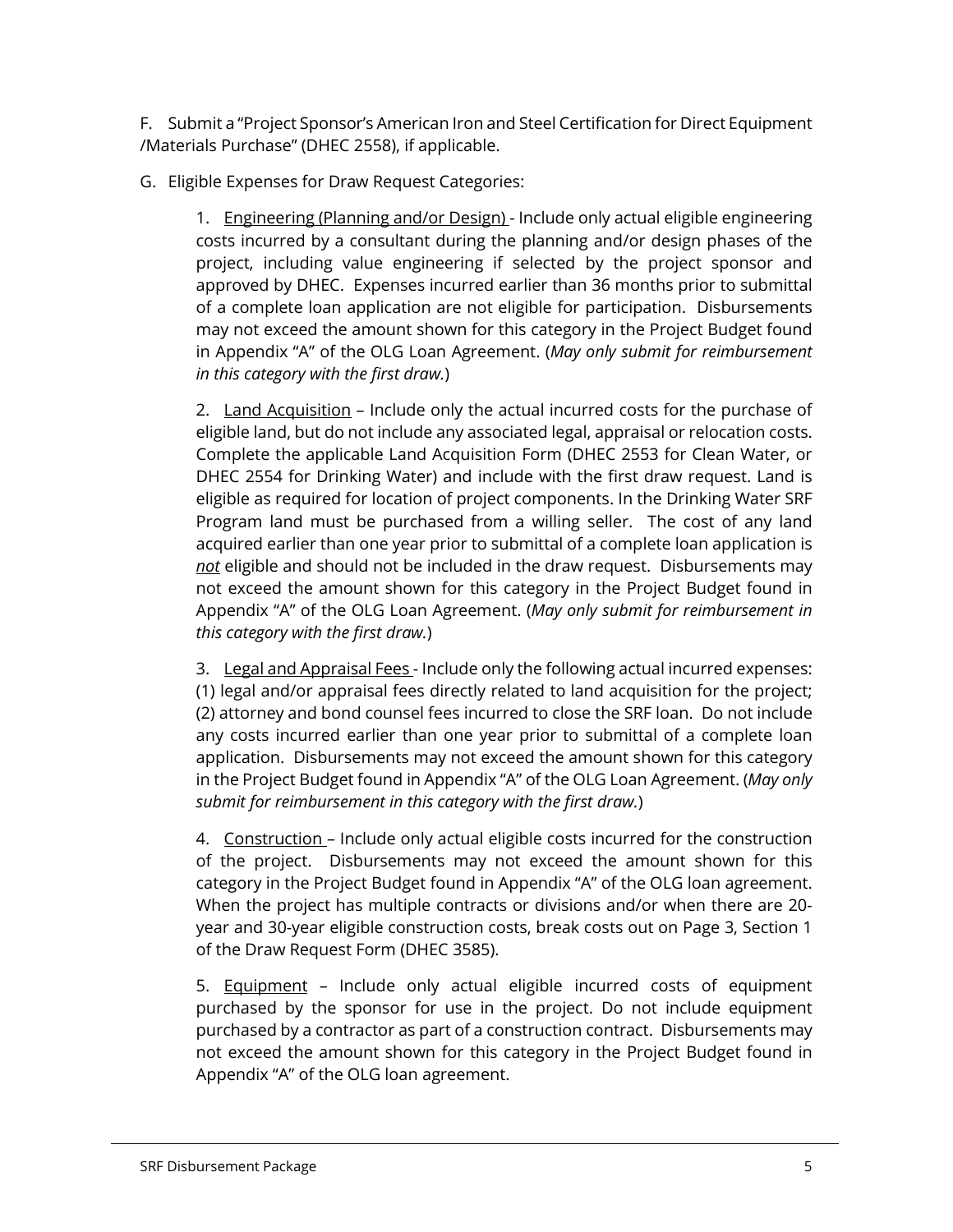6. Construction Engineering – Include only actual eligible incurred costs for continuous inspection, construction engineering and other engineering services during the construction phase of the project. Do not include any engineering costs which may be incurred during start-up operations or which were incurred during the planning and design phases. Disbursements may not exceed the amount shown for this category in the Project Budget found in Appendix "A" of the OLG Loan Agreement.

H. Comprehensive "Checkpoint" Reviews have been established for the first, 30-60-90% of loan funds disbursed, and final draw requests. At these times, DHEC conducts a thorough review of the draw requests to ensure compliance with all disbursement, technical, and any other applicable SRF requirements regarding DBE (minority and women owned businesses), EEO (Equal Employment Opportunity) and procurement. Draw requests will be held pending resolution of any noted deficiencies.

I. DHEC adjustments will be made on current or subsequent draw requests as required. A copy of the adjusted draw request, with a letter or explanation, will be forwarded to the project sponsor for use in generating subsequent requests.

## **V. FINAL DRAW REQUEST REQUIREMENTS**

A. Follow the procedures and requirements of the previous section.

B. Submit any final change orders to the SRF Project Manager. (Must be approved before draw will be processed.)

C. Submit a copy of the Final Approval to Place into Operation, Engineer's Certification, Sponsor's Acceptance of Project, and as-built/record drawings. (Electronic format is acceptable.)

D. Equivalency projects for federal requirements, must submit a final report of MBE/WBE Utilization.

E. CLEAN WATER PROJECTS ONLY: Certification of a completed FSP, for the project components at minimum, must be submitted before the final draw will be processed. When there is an existing FSP the certification may be made at the time of loan closing, otherwise certification of a completed FSP must be submitted before or with the final draw request. Certification is made using DHEC Form 3236, "Fiscal Sustainability Plan Certification ".

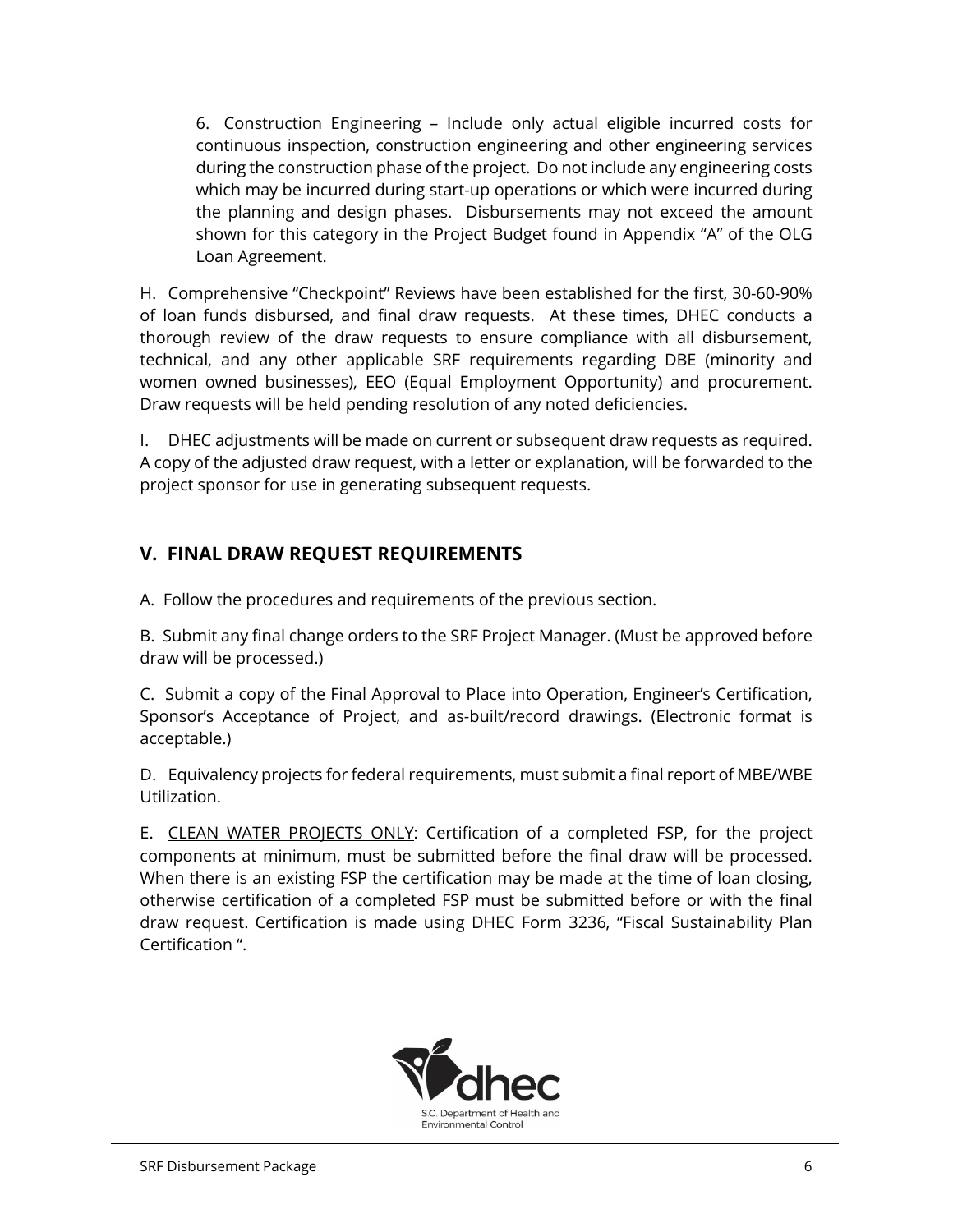# SRF Draw Request Checklist

*SRF requirements are subject to change. When in doubt about a requested/required item, contact the DHEC Project Manager or Financial Manager handling the project.*

To Be Submitted Before the First Draw

| Sponsor Compliance Forms - To include: Sponsor's "Debar" Form (3590); URLAP<br>Form (3594) - if required |
|----------------------------------------------------------------------------------------------------------|
| All required Bid Package Items (see SRF Bidding Guidance)                                                |
| Project Inspection Designation Form (2324)                                                               |
| Official Designation and Signature Form (3586) - 1 to DHEC, 1 to OLG                                     |
| <b>Executed Contract</b>                                                                                 |
| <b>Executed Notice to Proceed</b>                                                                        |

To Be Submitted With the First Draw Request

| Any remaining items from above, "To Be Submitted Before The First Draw Request" |
|---------------------------------------------------------------------------------|
| If debt service reserve fund required, submit current balance to OLG            |
| ALL eligible legal costs, planning and design costs, and/or land costs          |
| Land Acquisition Form, if applicable (CW - 2553 or DW - 2554)                   |
| All items listed under the title "Required with Interim Draw Requests"          |

Required with Interim Draw Requests

| Draw Request Form (3585)                                                                         |
|--------------------------------------------------------------------------------------------------|
| Supporting Documentation - invoices, contractor's pay application(s), etc.                       |
| Monthly Inspection Form (3587) (one for each month covered by the draw request)                  |
| Davis Bacon Certification (2557) (one for the entire draw request time period)                   |
| AIS Certification (2556) (one for the entire draw request time period)                           |
| AIS Certification for Sponsor's Direct Equipment or Materials Purchase (2558) -<br>if applicable |

Required with Final Draw Request

| All items listed under the title "Required with Interim Draw Requests"              |
|-------------------------------------------------------------------------------------|
| Final report on MBE/WBE utilization - if required                                   |
| Any remaining/final change order(s) – must be approved before draw can be processed |
| Copy of the Final Approval To Place into Operation                                  |
| Copy of the Engineer's Certification of Completion                                  |
| Copy of Sponsor's Acceptance of Project                                             |
| A complete set of as-built/record drawings (PDF or hardcopy)                        |
| Clean Water projects: FSP Certification (3236) - if not previously submitted        |
|                                                                                     |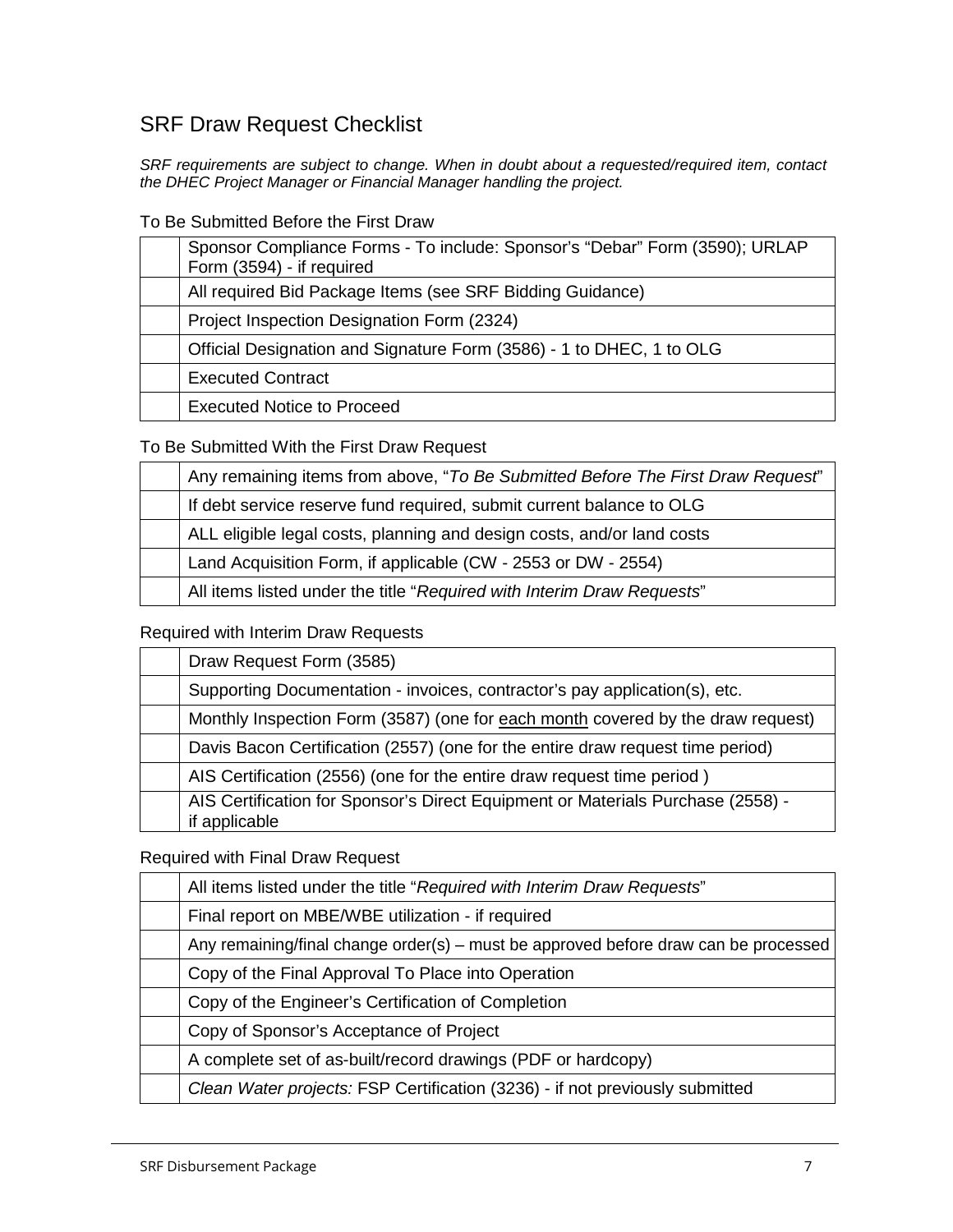## **APPENDIX**

#### FORMS

Official Designation and Signature Form (DHEC 3586)

Monthly Inspection Report Form (DHEC 3587)

Draw Request Form (DHEC 3585)

Land Acquisition for CWSRF Funding Form (DHEC 2553)

Land Acquisition for DWSRF Funding Form (DHEC 2554)

Project Sponsor's Davis-Bacon Certification Form (DHEC 2557)

Project Sponsor's American Iron and Steel Certification Form (DHEC 0962)

All forms may also be found on the SRF Documents and Forms webpage, [www.scdhec.gov/srfforms.](http://www.scdhec.gov/srfforms)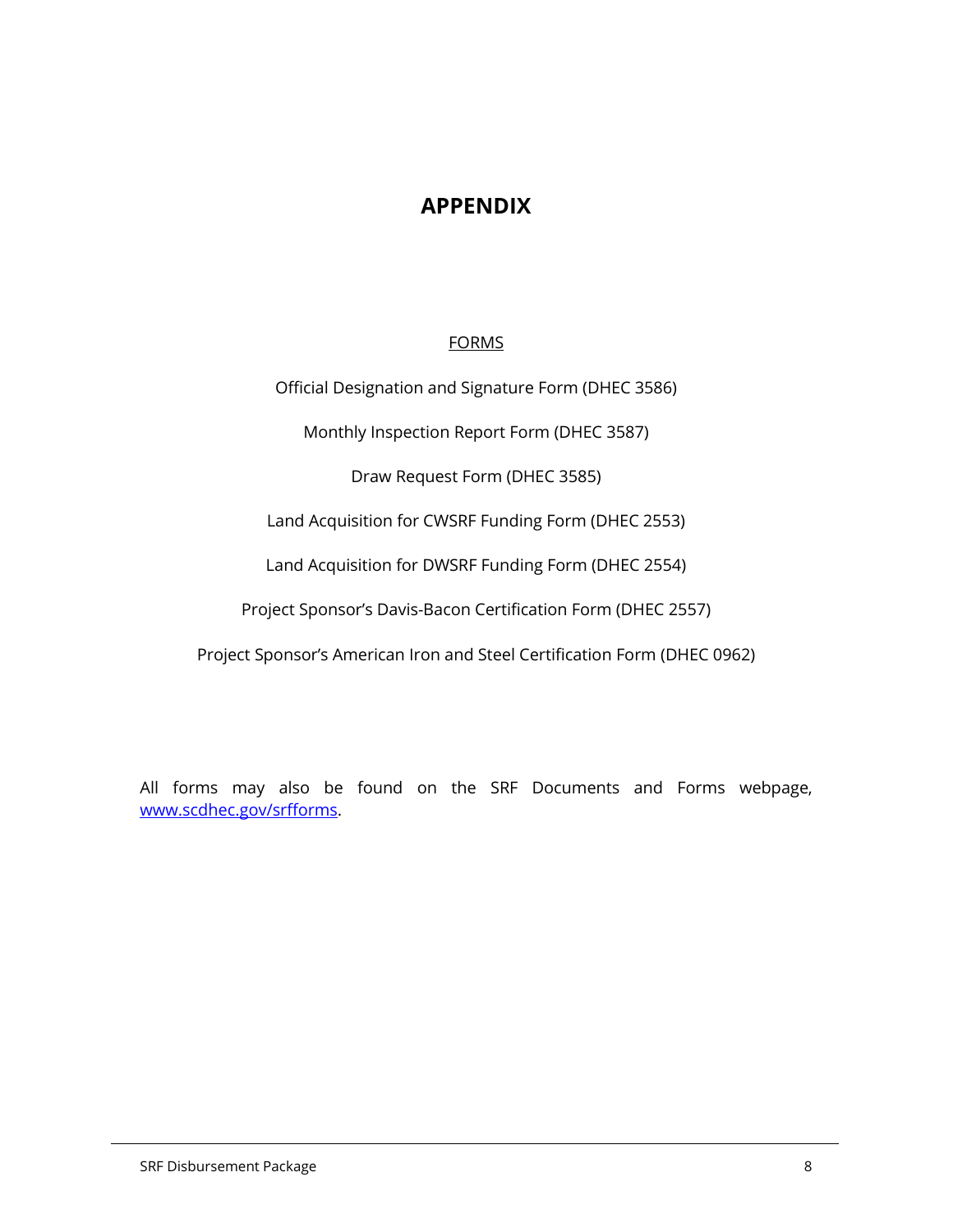| <b>Ahec</b>                                   |                                                                                                    | <b>Official Designation and Signature Form</b><br>Bureau of Water - State Revolving Fund Program                                                                                                                                                                                               |
|-----------------------------------------------|----------------------------------------------------------------------------------------------------|------------------------------------------------------------------------------------------------------------------------------------------------------------------------------------------------------------------------------------------------------------------------------------------------|
|                                               |                                                                                                    |                                                                                                                                                                                                                                                                                                |
|                                               |                                                                                                    |                                                                                                                                                                                                                                                                                                |
|                                               |                                                                                                    |                                                                                                                                                                                                                                                                                                |
|                                               | DESIGNATION OF SPONSOR REPRESENTATIVE                                                              |                                                                                                                                                                                                                                                                                                |
|                                               | all administrative matters pertaining to administration of the Loan Agreement.                     | Pursuant to Section 1.3.2 of the Loan Agreement, the official or employee of the Project Sponsor<br>whose name, title, and signature appears below is designated for purposes of submitting<br>disbursement/draw requests, making payments on the loan and representing the Project Sponsor in |
|                                               | Sponsor Representative: Printed Name and Title                                                     | Signature                                                                                                                                                                                                                                                                                      |
| and conditions of the Loan Agreement.         |                                                                                                    | proceeds from the State Revolving Fund to the South Carolina Budget and Control Board (OLG) and<br>the South Carolina Department of Health and Environmental Control (DHEC), pursuant to the terms                                                                                             |
|                                               | Project Engineer: Printed Name and Title                                                           | Signature                                                                                                                                                                                                                                                                                      |
|                                               | Sponsor Representative: Printed Name and Title                                                     | Signature                                                                                                                                                                                                                                                                                      |
| <b>AUTHORITY OF DESIGNATIONS</b>              |                                                                                                    |                                                                                                                                                                                                                                                                                                |
| authorized.                                   |                                                                                                    | I certify that the above-identified individuals have been authorized to carry out the designated<br>responsibilities and I further certify that the above signatures are of the individuals so                                                                                                 |
|                                               | Authorizing Official: Printed Name and Title                                                       | Signature                                                                                                                                                                                                                                                                                      |
| Submit an original to DHEC and to the OLG at: | * Water Facilities Permitting Division - SRF Section, SCDHEC, 2600 Bull Street, Columbia, SC 29201 | Loan Administration Coordinator, Office of Local Government, 1201 Main Street - Suite 1600, Columbia, SC 29201                                                                                                                                                                                 |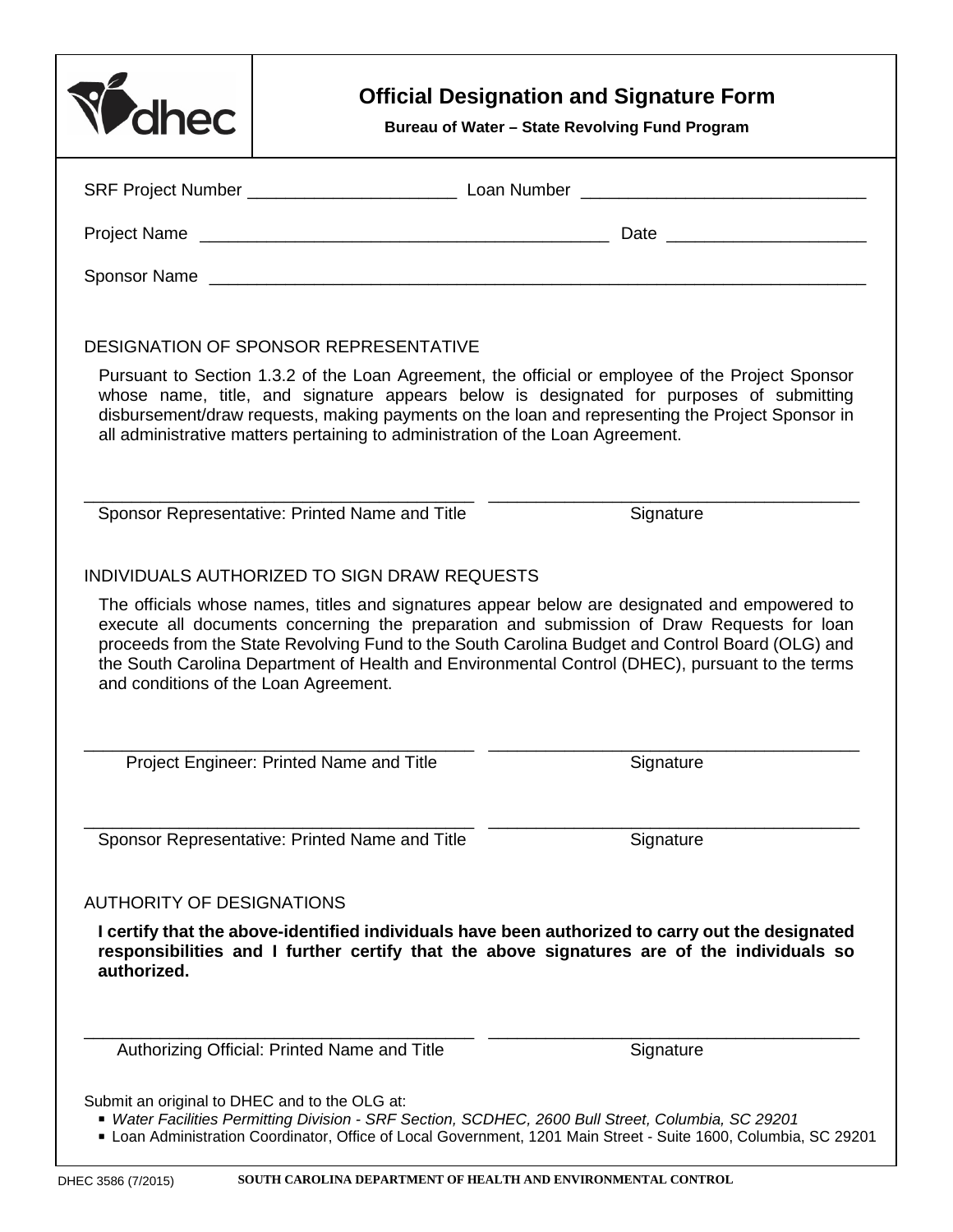## Instructions for Completing d-3586 Official Designation and Signature Form

PURPOSE: The *Official Designation and Signature Form* is used to collect the names and signatures of those individuals that the Sponsor designates to *represent* the Sponsor for purposes of disbursements, payments and other matters pertaining to administration of the loan agreement.

INSTRUCTIONS: An elected or appointed official of the Sponsor should complete this form.

- Provide the Project Name, SRF Project Number and Sponsor's Name.
- Identify
	- o One individual to be the Sponsor Representative (an official or employee of the project sponsor)
	- o Two individuals to be Individuals Authorized to Sign Draw Requests (should be the project engineer and the named sponsor representative).
- The Authorizing Official should be the Utility Director, Mayor or elected Council Chairperson.
- An original form must be submitted to DHEC and to the Rural Infrastructure Authority, Office of Local Government (OLG)
- The form must be received before submission of the first draw request.
- Any change in designee requires a new form to be submitted to both DHEC and the OLG.

DHEC REVIEW AND FILING: The Bureau of Water will reference the above form in the preparation of a draw request for reimbursement. The form will be kept in the Loan file for the named project and will be retained for three years following the final SRF disbursement to the project's Sponsor - per Retention Schedule 15795.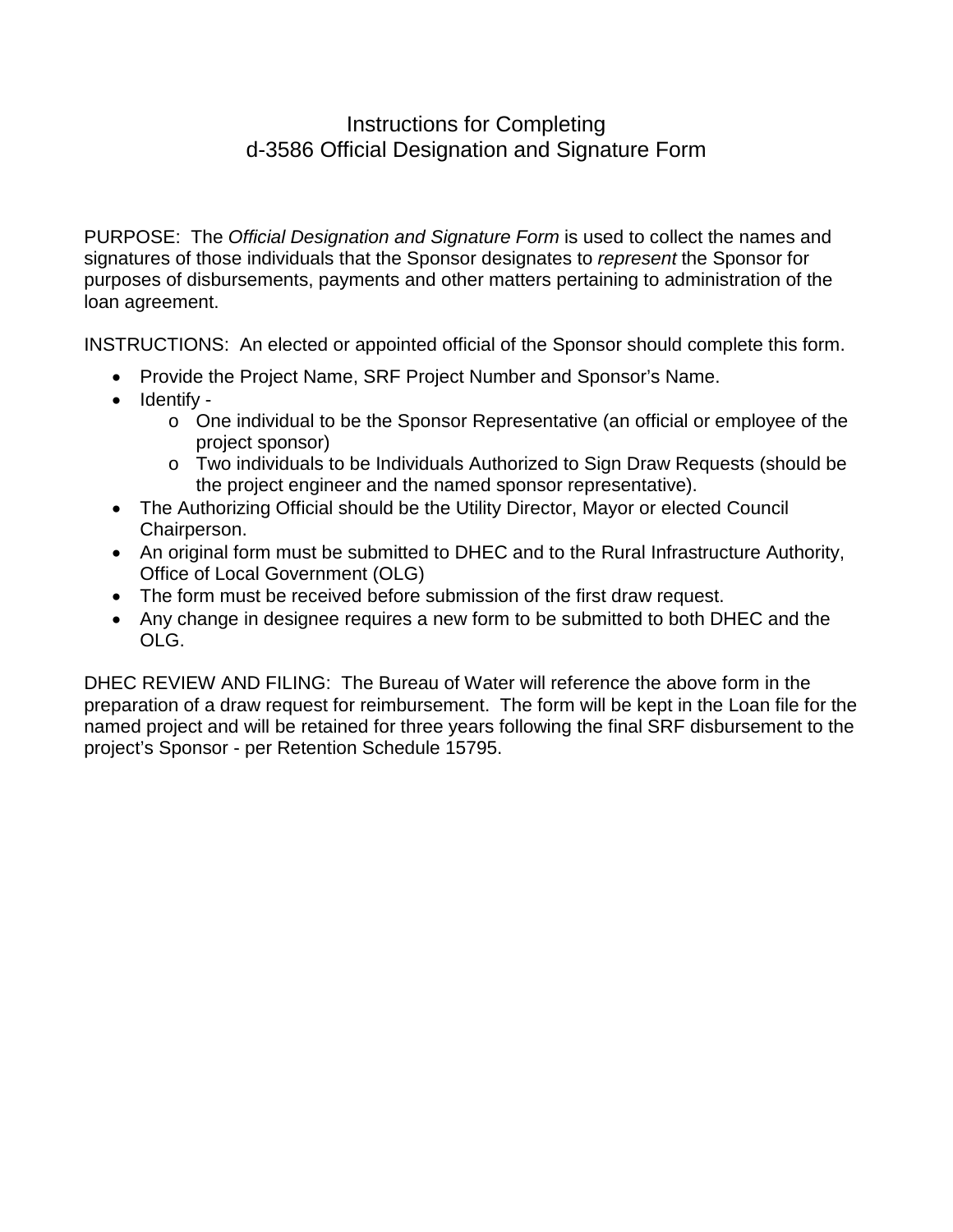

| <b>Project Sponsor</b> |  |
|------------------------|--|
| Project No.            |  |
| Contractor             |  |
| Division               |  |

# STATE OF SOUTH CAROLINA STATE REVOLVING FUND (SRF) PROGRAM MONTHLY CONSTRUCTION INSPECTION REPORT

Inspection Month and Year \_\_\_\_\_\_\_\_\_\_\_\_\_\_\_\_\_\_\_\_\_\_\_ Inspection No. \_\_\_\_\_\_\_\_\_\_ Scheduled Construction Complete (%) \_\_\_\_\_\_\_\_\_\_\_ Actual Complete (%) \_\_\_\_\_\_\_\_

Brief Description of Monthly Construction Activity:

Overall Project Performance (Deficiencies, Quality of Construction):

Comments and/or Recommendations:

| <b>Change Order Number</b> | Date Submitted to DHEC | Date Approved by DHEC |
|----------------------------|------------------------|-----------------------|
|                            |                        |                       |
|                            |                        |                       |
|                            |                        |                       |

| Subcontractors on Site (if none write "none") | <b>Construction Type</b> |
|-----------------------------------------------|--------------------------|
|                                               |                          |
|                                               |                          |
|                                               |                          |
|                                               |                          |

\_\_\_\_\_\_\_\_\_\_\_\_\_\_\_\_\_\_\_\_\_\_\_\_\_\_\_\_\_\_\_\_\_\_\_\_\_\_\_\_\_\_\_\_\_\_\_\_\_\_\_\_\_\_\_\_\_\_\_\_\_\_\_\_\_\_\_\_\_\_\_\_\_\_\_\_ Inspector's Signature Date

Submit on report for each contract and include with the SHEC From 3585, Draw Request Form. Do not submit daily log sheets with this report.

Submit to:

SCDHEC, Water Facilities Permitting Division, SRF Section, 2600 Bull Street, Columbia, SC 29201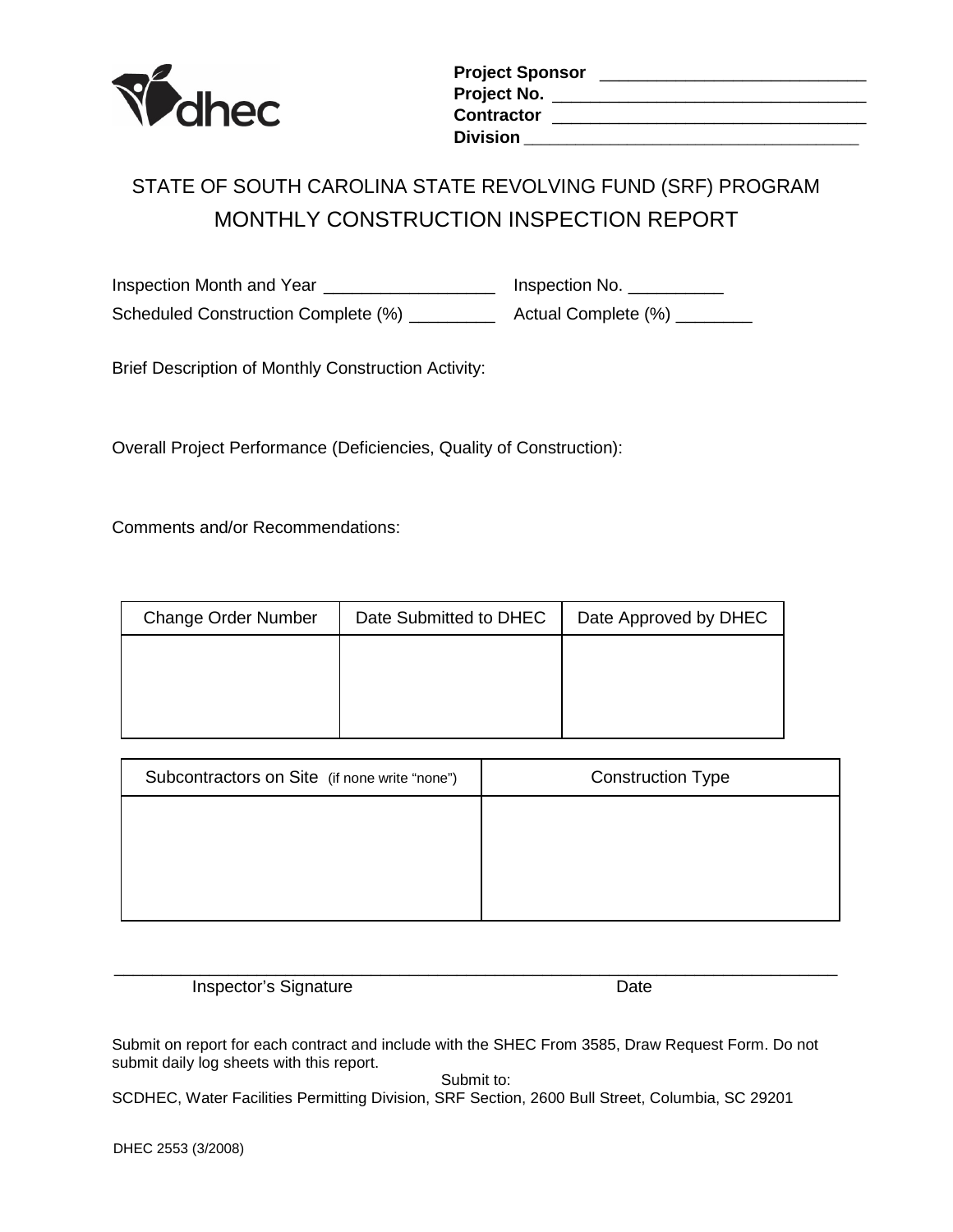

#### STATE OF SOUTH CAROLINA STATE REVOLVING FUND (SRF) PROGRAM **DRAW REQUEST FORM**

| <b>SECTION I</b>                                                                                                                                                                                                                                                     |                                      |                                                             |                             |                                                                                                                                                                                                                                |                                                                                                                                                                                                                                |                                                                                                                                                                                                                                                       | <b>DHEC USE ONLY</b>            |                                     |
|----------------------------------------------------------------------------------------------------------------------------------------------------------------------------------------------------------------------------------------------------------------------|--------------------------------------|-------------------------------------------------------------|-----------------------------|--------------------------------------------------------------------------------------------------------------------------------------------------------------------------------------------------------------------------------|--------------------------------------------------------------------------------------------------------------------------------------------------------------------------------------------------------------------------------|-------------------------------------------------------------------------------------------------------------------------------------------------------------------------------------------------------------------------------------------------------|---------------------------------|-------------------------------------|
| Project Sponsor:                                                                                                                                                                                                                                                     |                                      | Date of Request:                                            |                             | <u> 1989 - Jan Barat, margaret eta idazlea (h. 1989).</u>                                                                                                                                                                      |                                                                                                                                                                                                                                |                                                                                                                                                                                                                                                       |                                 |                                     |
| Address:                                                                                                                                                                                                                                                             |                                      | Loan Number:                                                |                             |                                                                                                                                                                                                                                |                                                                                                                                                                                                                                |                                                                                                                                                                                                                                                       |                                 |                                     |
|                                                                                                                                                                                                                                                                      |                                      |                                                             |                             |                                                                                                                                                                                                                                |                                                                                                                                                                                                                                |                                                                                                                                                                                                                                                       |                                 |                                     |
| Telephone:                                                                                                                                                                                                                                                           |                                      |                                                             |                             |                                                                                                                                                                                                                                |                                                                                                                                                                                                                                |                                                                                                                                                                                                                                                       |                                 |                                     |
|                                                                                                                                                                                                                                                                      |                                      |                                                             | <b>Draw Request Period:</b> | From: The Contract of the Contract of the Contract of the Contract of the Contract of the Contract of the Contract of the Contract of the Contract of the Contract of the Contract of the Contract of the Contract of the Cont | To: the contract of the contract of the contract of the contract of the contract of the contract of the contract of the contract of the contract of the contract of the contract of the contract of the contract of the contra |                                                                                                                                                                                                                                                       |                                 |                                     |
| <b>SECTION II</b>                                                                                                                                                                                                                                                    |                                      |                                                             |                             |                                                                                                                                                                                                                                |                                                                                                                                                                                                                                |                                                                                                                                                                                                                                                       |                                 |                                     |
| A                                                                                                                                                                                                                                                                    | B                                    | C                                                           | D                           | $\mathsf E$                                                                                                                                                                                                                    | F                                                                                                                                                                                                                              | G                                                                                                                                                                                                                                                     | H                               | <b>DHEC USE ONLY</b><br>Adjustments |
|                                                                                                                                                                                                                                                                      | <b>Total Eligible Project</b>        | <b>Total Costs Approved for</b>                             | Loan Percentage (C/B) or    | <b>Total Cumulative Eligible</b>                                                                                                                                                                                               | <b>Total Cumulative Loan</b>                                                                                                                                                                                                   | Actual Cumulative Loan                                                                                                                                                                                                                                | Amount of This Request          | _This Request                       |
| Category                                                                                                                                                                                                                                                             | Costs                                | SRF Loan                                                    | <b>Waiver Percentage</b>    | Project Costs Incurred to<br>Date                                                                                                                                                                                              | Amounts Requested to<br>Date $(E^*D)$                                                                                                                                                                                          | Amounts Received to Date                                                                                                                                                                                                                              | $(F-G)$                         | ___Next Request                     |
| 1. Planning Design Engineering                                                                                                                                                                                                                                       |                                      | <u> 1989 - Andrea Stadt Britain, amerikansk politiker (</u> |                             |                                                                                                                                                                                                                                |                                                                                                                                                                                                                                |                                                                                                                                                                                                                                                       |                                 |                                     |
| 2. Land Acquisition                                                                                                                                                                                                                                                  |                                      |                                                             |                             |                                                                                                                                                                                                                                |                                                                                                                                                                                                                                |                                                                                                                                                                                                                                                       |                                 |                                     |
| 3. Legal, Appraisal Fees                                                                                                                                                                                                                                             |                                      |                                                             |                             |                                                                                                                                                                                                                                |                                                                                                                                                                                                                                |                                                                                                                                                                                                                                                       |                                 |                                     |
| 4. Construction Totals<br>(For Col. E-H Use Page 3, #1)                                                                                                                                                                                                              |                                      |                                                             |                             |                                                                                                                                                                                                                                |                                                                                                                                                                                                                                |                                                                                                                                                                                                                                                       |                                 |                                     |
| 5. Construction Contingency                                                                                                                                                                                                                                          |                                      |                                                             |                             |                                                                                                                                                                                                                                |                                                                                                                                                                                                                                |                                                                                                                                                                                                                                                       |                                 |                                     |
| 6. Equipment                                                                                                                                                                                                                                                         |                                      |                                                             |                             |                                                                                                                                                                                                                                |                                                                                                                                                                                                                                |                                                                                                                                                                                                                                                       |                                 |                                     |
| 7. Construction Engineering<br>(For Col. E-H Use Page 3, #2)                                                                                                                                                                                                         |                                      |                                                             |                             |                                                                                                                                                                                                                                |                                                                                                                                                                                                                                |                                                                                                                                                                                                                                                       |                                 |                                     |
| 8. Other                                                                                                                                                                                                                                                             |                                      |                                                             |                             |                                                                                                                                                                                                                                |                                                                                                                                                                                                                                |                                                                                                                                                                                                                                                       |                                 |                                     |
| 9. TOTALS                                                                                                                                                                                                                                                            | $\overline{0}$                       | $\overline{0}$                                              |                             | $\begin{array}{ c c c }\n\hline\n0 & \multicolumn{1}{ c }{\phantom{ }}\n\hline\n\end{array}$                                                                                                                                   | $\overline{0}$                                                                                                                                                                                                                 | $\overline{0}$                                                                                                                                                                                                                                        | $\overline{0}$                  |                                     |
| <b>SECTION III</b>                                                                                                                                                                                                                                                   |                                      |                                                             |                             |                                                                                                                                                                                                                                |                                                                                                                                                                                                                                | DHEC USE ONLY                                                                                                                                                                                                                                         |                                 |                                     |
| >> I/We Certify that this request for payment of billed costs or reimbursement is in accordance with the terms of                                                                                                                                                    | <b>PROJECT SPONSOR CERTIFICATION</b> |                                                             |                             |                                                                                                                                                                                                                                | <b>DHEC Officials' Certification</b>                                                                                                                                                                                           |                                                                                                                                                                                                                                                       | State Share:                    | Federal Share: _____________        |
| the loan agreement and represents amounts which have not previously been requested. I/We further certify<br>that the funds received from this request will be disbursed within three business days, as applicable,<br>to comply with SRF cash management procedures. |                                      |                                                             |                             |                                                                                                                                                                                                                                | and will be reflected on subsequent requests submitted by the project sponsor.                                                                                                                                                 | >> I/We have reviewed this Loan Draw Request with supporting documentation and certify that the amount reflected on line 9H<br>is eligible for disbursement to the best of my/our knowledge. Adjustments, as required, have been made on this request |                                 |                                     |
| Signature                                                                                                                                                                                                                                                            |                                      | Signature                                                   |                             | Signature (SRF Financial Manager)                                                                                                                                                                                              |                                                                                                                                                                                                                                |                                                                                                                                                                                                                                                       | Signature (SRF Project Manager) |                                     |
|                                                                                                                                                                                                                                                                      |                                      |                                                             |                             | Date                                                                                                                                                                                                                           |                                                                                                                                                                                                                                | Date                                                                                                                                                                                                                                                  |                                 |                                     |
| Typed Name and Title of Sponsor Representative                                                                                                                                                                                                                       |                                      | Typed Name and Title of Project Engineer                    |                             |                                                                                                                                                                                                                                |                                                                                                                                                                                                                                |                                                                                                                                                                                                                                                       |                                 |                                     |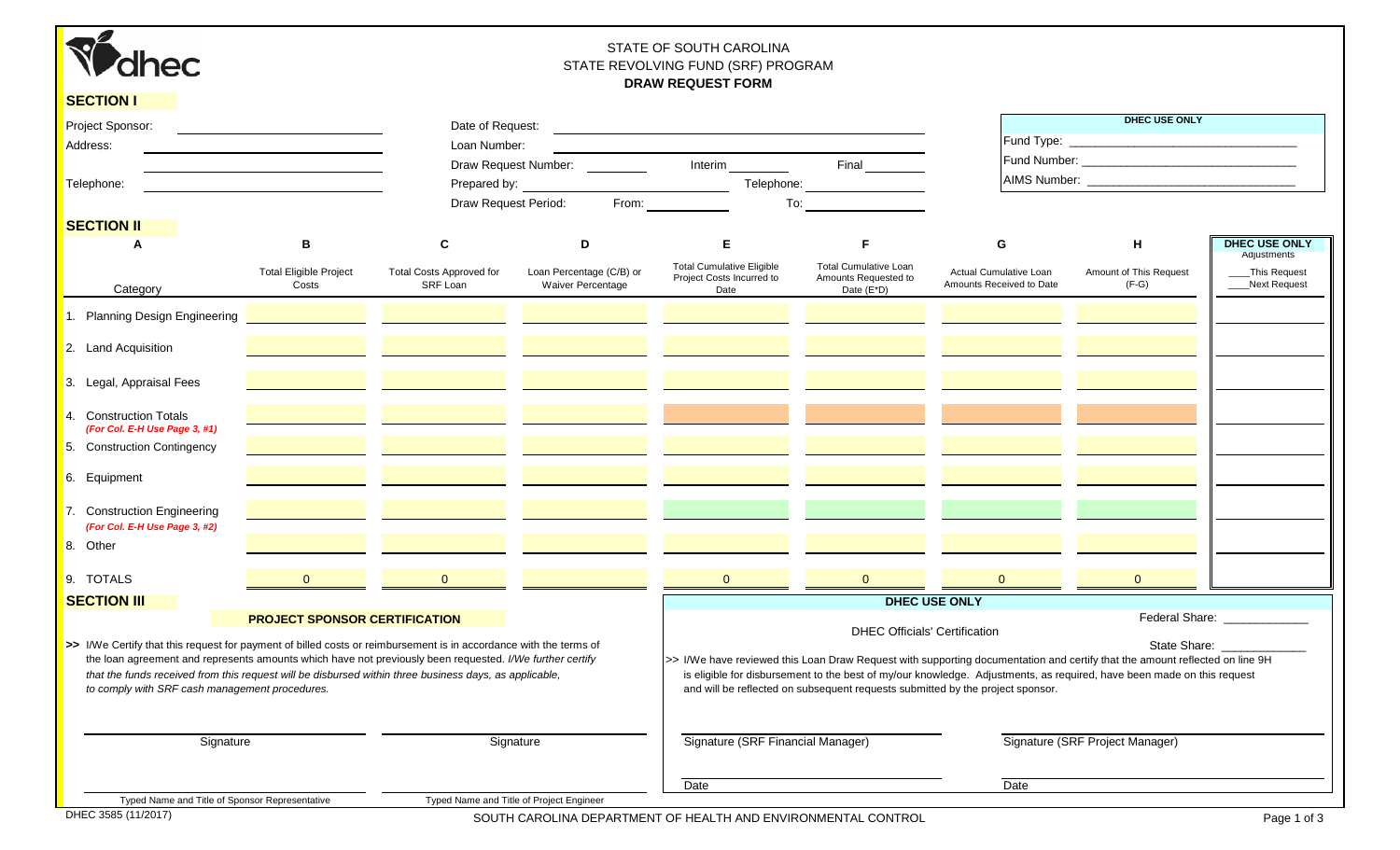#### **INSTRUCTIONS: SRF DRAW REQUEST FORM**

| <b>Purpose &amp; Completion:</b> | Project Sponsors must use this draw request form to request disbursement from their      |
|----------------------------------|------------------------------------------------------------------------------------------|
|                                  | State Revolving Fund (SRF) loan. The Project Sponsor or Project Sponsor's Representative |
|                                  | will fill out the form.                                                                  |

#### **Item by Item Instructions:**

| PAGE <sub>1</sub><br><b>SECTION I</b> | Self-explanatory or information may be obtained from the SRF Loan Agreement (LA)                                                                                                                                                                                                                                                                                                                                                                                                                                                |
|---------------------------------------|---------------------------------------------------------------------------------------------------------------------------------------------------------------------------------------------------------------------------------------------------------------------------------------------------------------------------------------------------------------------------------------------------------------------------------------------------------------------------------------------------------------------------------|
| <b>SECTION II</b><br>Column A:        | Categories listed here are those that may appear in Appendix A of the LA. Not all categories may apply.<br>No other categories, including line 8 (Other), may be used without the prior written approval of the<br>Office of Local Government (OLG) and the S.C. Department of Health and Environmental Control (DHEC).                                                                                                                                                                                                         |
|                                       | <b>Columns B, C, D:</b> The data for Column B (eligible project costs) & Column C (eligible costs covered by the loan) must be<br>obtained from the LA and will remain constant unless the LA is modified to reflect new eligible<br>project costs and/or costs approved for loan participation. The percentage for Column D is calculated by<br>dividing Column C by Column B. In certain cases an approved waiver may change the percentages in<br>Column D - in that case the values for Column D would be entered directly. |
| <b>Column E:</b>                      | Enter in Column E the total cumulative eligible project costs, or when applicable, waiver amount costs<br>incurred to date, by category, less retainage. The category amount entered for each line in Column E<br>cannot exceed the amount reflected in Column B or the approved waiver amount, whichever is applicable.                                                                                                                                                                                                        |
| <b>Column F:</b>                      | The total cumulative loan amounts requested to date, by category, are determined by multiplying the<br>percentages in Column D (loan percentage or waiver percentage) by the amounts in Column E.<br>The category amounts/totals in Column F cannot exceed the category amounts/totals reflected<br>in Column C.                                                                                                                                                                                                                |
| <b>Column G:</b>                      | Enter the actual cumulative loan disbursements, by category, in this column.                                                                                                                                                                                                                                                                                                                                                                                                                                                    |
| <b>Column H:</b>                      | The amount requested for this disbursement, by category, is determined by subtracting Column G<br>amounts from Column F amounts. Invoices to support the amount of this disbursement, by category,<br>must be enclosed with the Draw Request Form.                                                                                                                                                                                                                                                                              |
| <b>Last Column:</b>                   | Reserved for DHEC Use Only. All adjustments must be reflected in the appropriate category<br>amounts and totals.                                                                                                                                                                                                                                                                                                                                                                                                                |
| See Also:                             | Disbursement Package for Project Sponsors-IV.G. Eligible Expenses for Draw Request Categories                                                                                                                                                                                                                                                                                                                                                                                                                                   |
| <b>SECTION III</b>                    | Project Sponsor Certification: Officials designated by the Project Sponsor shall sign the draw request form.<br>Signatures for the authorized representatives must be on file with the OLG and DHEC.                                                                                                                                                                                                                                                                                                                            |
|                                       | DHEC Officials' Certification: Reserved for DHEC Use Only. Officials so designated by the Director, Water Facilities<br>Permitting Division, shall sign the draw request form.                                                                                                                                                                                                                                                                                                                                                  |
| PAGE <sub>3</sub>                     | Column A: Use separate lines to list multiple Contract/Division Contractors and/or 20-year/30-year<br>loan term, when applicable. Column D: Enter the construction percentage from Column D, Page 1.<br>Columns E - H: Use the instructions from Section II, above. Calculate totals and transfer to Page 1.                                                                                                                                                                                                                    |

#### **Submit:**

- \* One original and one copy of the draw request (pages 1-3) with one set of supporting invoices and documentation to: *SRF Section - Water Facilities Permitting Division, S.C. DHEC, 2600 Bull Street, Columbia SC 29201*
- \* One copy of the draw request, without supporting documentation, to: *Loan Administration Coordinator, Office of Local Government, 1201 Main Street - Suite 1600, Columbia SC 29201*

The SRF Section will review the form and make any needed adjustments. Once a draw request is considered complete and payment to the Project Sponsor has been initiated, the form will be kept in the Draw Request file and will be retained for three years - following final SRF disbursement to the project's Sponsor - per DHEC Retention Schedule 15795.

|              | <b>DHEC USE ONLY</b>              |     |                                    |       |
|--------------|-----------------------------------|-----|------------------------------------|-------|
|              |                                   |     | Date Received from Project Sponsor |       |
| Check Point: | Yes                               | No. |                                    |       |
| 1st          | 30%                               | 60% | 90%                                | Final |
|              | <b>Financial Manager Initials</b> |     |                                    |       |
|              | % of Draw on Loan                 |     |                                    |       |
|              | Date Review Completed             |     |                                    |       |
|              | Date Forwarded to DHEC FM         |     |                                    |       |
|              | <b>Project Manager Initials</b>   |     |                                    |       |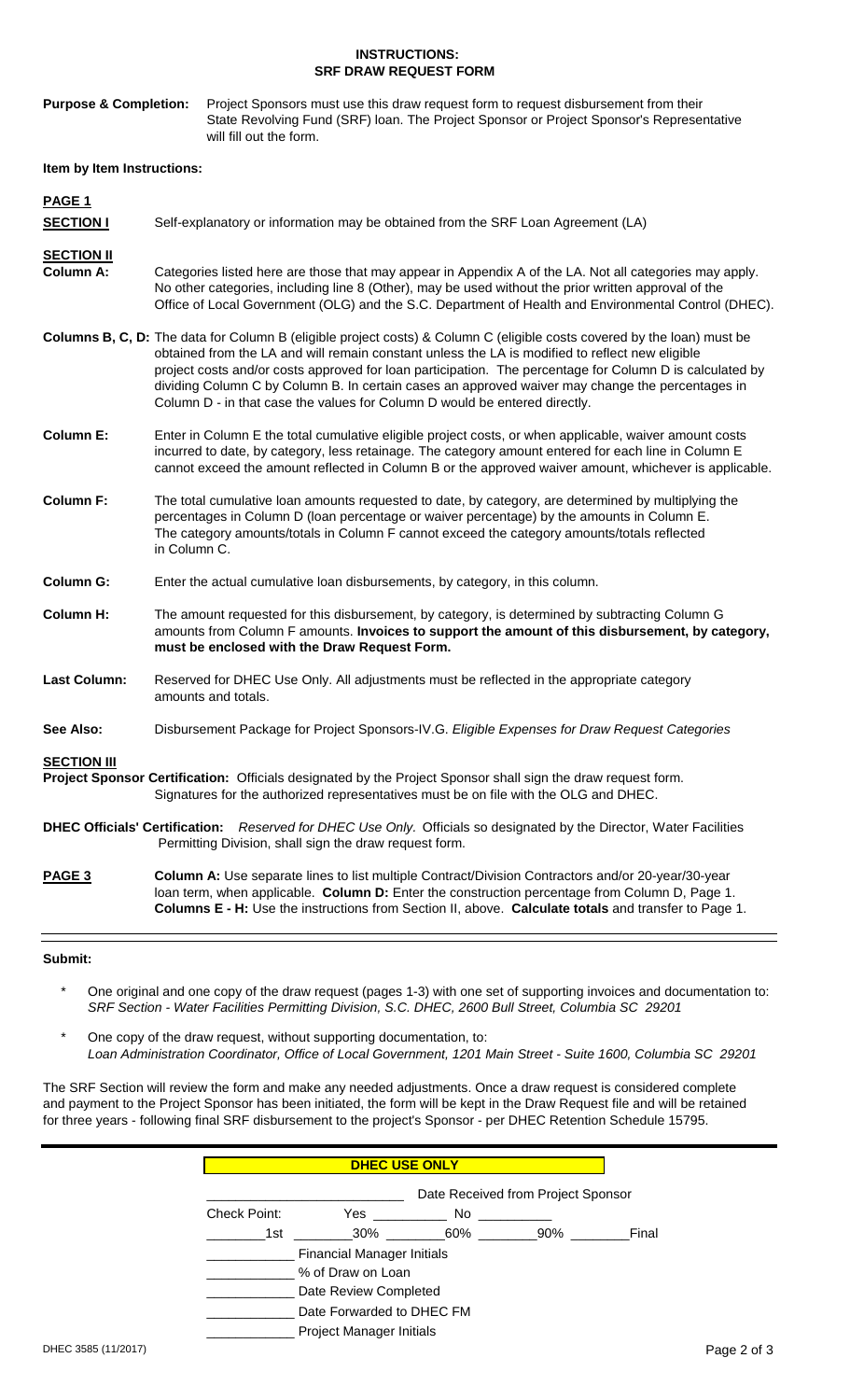| <b>SRF DRAW REQUEST FORM</b>                                                                                                                                                                                                                                                                                                                                                                                                                              |                                                  |                                                                    |                                                                       |                                                    |                                   |                                              |
|-----------------------------------------------------------------------------------------------------------------------------------------------------------------------------------------------------------------------------------------------------------------------------------------------------------------------------------------------------------------------------------------------------------------------------------------------------------|--------------------------------------------------|--------------------------------------------------------------------|-----------------------------------------------------------------------|----------------------------------------------------|-----------------------------------|----------------------------------------------|
| 1. CONSTRUCTION:                                                                                                                                                                                                                                                                                                                                                                                                                                          |                                                  |                                                                    |                                                                       |                                                    |                                   |                                              |
| A                                                                                                                                                                                                                                                                                                                                                                                                                                                         | D                                                | E                                                                  | F                                                                     | G                                                  | H                                 | <b>DHEC USE ONLY</b>                         |
| <b>Contract / Division Contractor</b><br>20-year / 30-year (if applicable)                                                                                                                                                                                                                                                                                                                                                                                | Loan Percentage<br>(C/B) or Waiver<br>Percentage | <b>Total Cumulative Eligible</b><br>Project Costs Incurred to Date | <b>Total Cumulative Loan</b><br>Amounts Requested to Date<br>$(E^*D)$ | Actual Cumulative Loan<br>Amounts Received to Date | Amount of This Request<br>$(F-G)$ | Adjustments<br>_This Request<br>Next Request |
| A.                                                                                                                                                                                                                                                                                                                                                                                                                                                        |                                                  |                                                                    |                                                                       |                                                    |                                   |                                              |
| <b>B.</b><br><u> 1989 - Johann Barbara, martxa alemaniar a</u>                                                                                                                                                                                                                                                                                                                                                                                            |                                                  |                                                                    |                                                                       |                                                    |                                   |                                              |
| C.<br><u> 1990 - Johann Barbara, martin a</u>                                                                                                                                                                                                                                                                                                                                                                                                             |                                                  |                                                                    |                                                                       |                                                    |                                   |                                              |
| $D. \begin{tabular}{ c c c c } \hline \rule{0.3cm}{.03cm} & \rule{0.3cm}{.03cm} \multicolumn{3}{c}{} & \multicolumn{3}{c}{} \multicolumn{3}{c}{} \multicolumn{3}{c}{} \multicolumn{3}{c}{} \multicolumn{3}{c}{} \multicolumn{3}{c}{} \multicolumn{3}{c}{} \multicolumn{3}{c}{} \multicolumn{3}{c}{} \multicolumn{3}{c}{} \multicolumn{3}{c}{} \multicolumn{3}{c}{} \multicolumn{3}{c}{} \multicolumn{3}{c}{} \multicolumn{3}{c}{} \multicolumn{3}{c}{} \$ |                                                  |                                                                    |                                                                       |                                                    |                                   |                                              |
| Ε.                                                                                                                                                                                                                                                                                                                                                                                                                                                        |                                                  |                                                                    |                                                                       |                                                    |                                   |                                              |
| <b>Construction Totals:</b>                                                                                                                                                                                                                                                                                                                                                                                                                               |                                                  | $\mathbf{0}$                                                       | $\mathbf{0}$                                                          | $\overline{0}$                                     | $\Omega$                          |                                              |
| <b>Transfer Totals to line 4, page 1</b>                                                                                                                                                                                                                                                                                                                                                                                                                  |                                                  |                                                                    |                                                                       |                                                    |                                   |                                              |
| 2. CONSTRUCTION ENGINEERING:                                                                                                                                                                                                                                                                                                                                                                                                                              |                                                  |                                                                    |                                                                       |                                                    |                                   |                                              |
| A                                                                                                                                                                                                                                                                                                                                                                                                                                                         |                                                  | E                                                                  | $\mathsf F$                                                           | G                                                  | H                                 | <b>DHEC USE ONLY</b>                         |
| Sub-Category                                                                                                                                                                                                                                                                                                                                                                                                                                              |                                                  | <b>Total Cumulative Eligible</b><br>Project Costs Incurred to Date | <b>Total Cumulative Loan</b><br>Amounts Requested to Date<br>$(E^*D)$ | Actual Cumulative Loan<br>Amounts Received to Date | Amount of This Request<br>$(F-G)$ | Adjustments<br>_This Request<br>Next Request |
| A. Project Inspection                                                                                                                                                                                                                                                                                                                                                                                                                                     |                                                  |                                                                    |                                                                       |                                                    |                                   |                                              |
| <b>B.</b> Basic Engineering Services                                                                                                                                                                                                                                                                                                                                                                                                                      |                                                  |                                                                    |                                                                       |                                                    |                                   |                                              |
| C. Other Engineering Services                                                                                                                                                                                                                                                                                                                                                                                                                             |                                                  |                                                                    |                                                                       |                                                    |                                   |                                              |
| <b>Construction Engineering Totals:</b>                                                                                                                                                                                                                                                                                                                                                                                                                   |                                                  | $\mathbf{0}$                                                       | $\mathbf{0}$                                                          | $\overline{0}$                                     | $\mathbf 0$                       |                                              |
| <b>Transfer Totals to line 7, page 1</b>                                                                                                                                                                                                                                                                                                                                                                                                                  |                                                  |                                                                    |                                                                       |                                                    |                                   |                                              |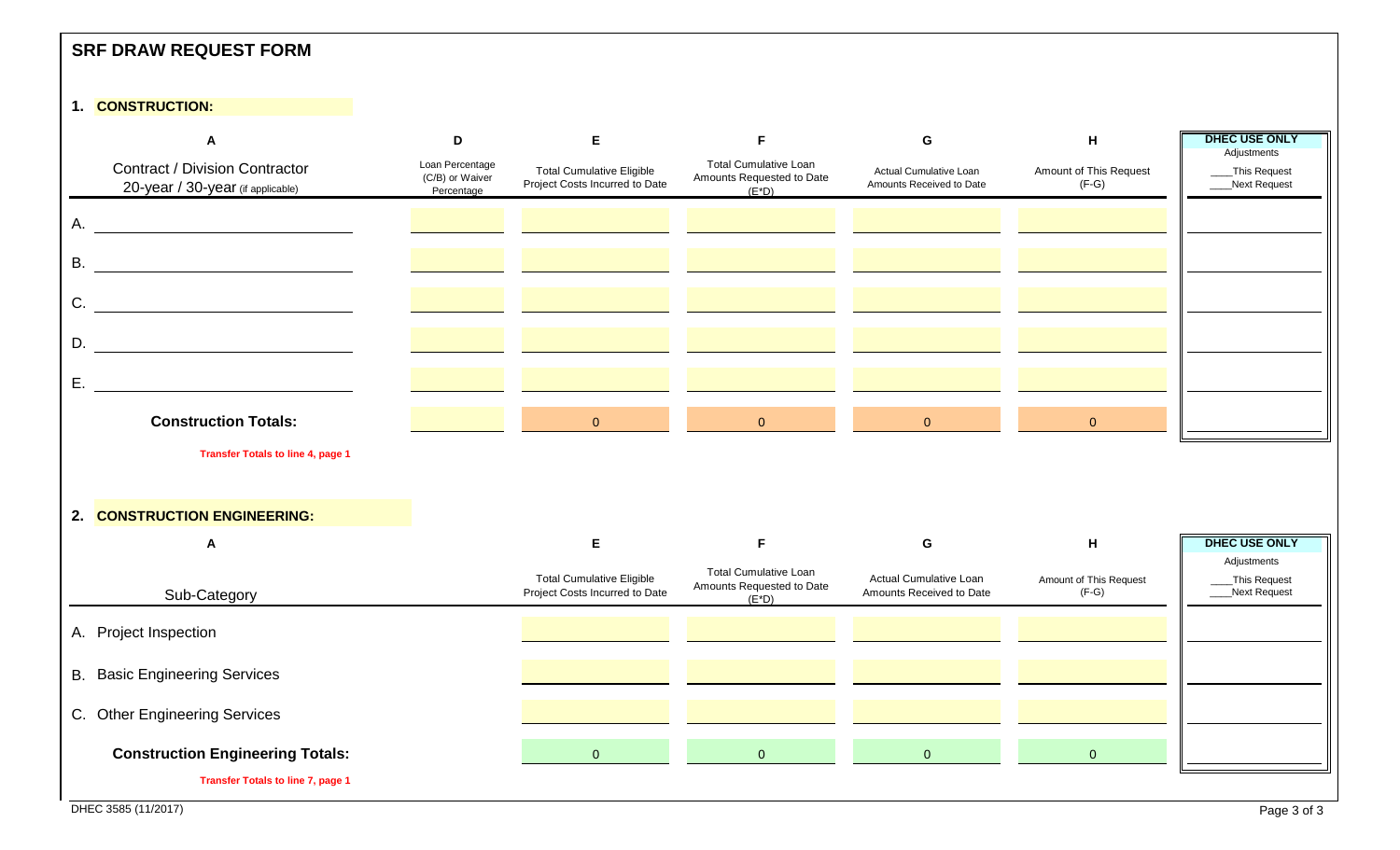

**Project Name:\_\_\_\_\_\_\_\_\_\_\_\_\_\_\_\_\_\_\_\_\_\_\_\_\_\_\_\_\_\_\_\_ Project No.:\_\_\_\_\_\_\_\_\_\_\_\_\_\_\_\_\_\_\_\_\_\_\_\_\_\_\_\_\_\_\_\_\_\_ Sponsor:\_\_\_\_\_\_\_\_\_\_\_\_\_\_\_\_\_\_\_\_\_\_\_\_\_\_\_\_\_\_\_\_\_\_\_\_\_**

## **STATE OF SOUTH CAROLINA LAND ACQUISITION FOR CWSRF FUNDING**

| Seller's Name                                                                                                                                                                                                                  |  |
|--------------------------------------------------------------------------------------------------------------------------------------------------------------------------------------------------------------------------------|--|
|                                                                                                                                                                                                                                |  |
|                                                                                                                                                                                                                                |  |
|                                                                                                                                                                                                                                |  |
|                                                                                                                                                                                                                                |  |
|                                                                                                                                                                                                                                |  |
| Seller's Name                                                                                                                                                                                                                  |  |
|                                                                                                                                                                                                                                |  |
|                                                                                                                                                                                                                                |  |
|                                                                                                                                                                                                                                |  |
|                                                                                                                                                                                                                                |  |
|                                                                                                                                                                                                                                |  |
| Seller's Name                                                                                                                                                                                                                  |  |
|                                                                                                                                                                                                                                |  |
|                                                                                                                                                                                                                                |  |
|                                                                                                                                                                                                                                |  |
| Amount Paid*                                                                                                                                                                                                                   |  |
|                                                                                                                                                                                                                                |  |
| Seller's Name                                                                                                                                                                                                                  |  |
|                                                                                                                                                                                                                                |  |
|                                                                                                                                                                                                                                |  |
|                                                                                                                                                                                                                                |  |
| Amount Paid* The Communication of the Communication of the Communication of the Communication of the Communication of the Communication of the Communication of the Communication of the Communication of the Communication of |  |
|                                                                                                                                                                                                                                |  |
| Seller's Name                                                                                                                                                                                                                  |  |
|                                                                                                                                                                                                                                |  |
|                                                                                                                                                                                                                                |  |
|                                                                                                                                                                                                                                |  |
| <b>Amount Paid*</b>                                                                                                                                                                                                            |  |

*I certify that the above tracts of land are an integral part of the treatment process for the above referenced project.*

\_\_\_\_\_\_\_\_\_\_\_\_\_\_\_\_\_\_\_\_\_\_\_\_\_\_\_\_\_\_\_\_\_\_\_\_\_\_\_\_\_\_\_\_\_\_\_\_\_\_ \_\_\_\_\_\_\_\_\_\_\_\_\_\_\_\_

 **Signature of Sponsor or Sponsor's Designated Representative Date**

*Submit to:*

*SCDHEC, Water Facilities Permitting Division, SRF Section, 2600 Bull Street, Columbia, SC 29201 \*Attach a copy of the appraisal and a copy of the cancelled check or recorded deed. If the amount paid differs from the appraisal amount, attach written justification supporting the deviation.*

DHEC 2553 (3/2008)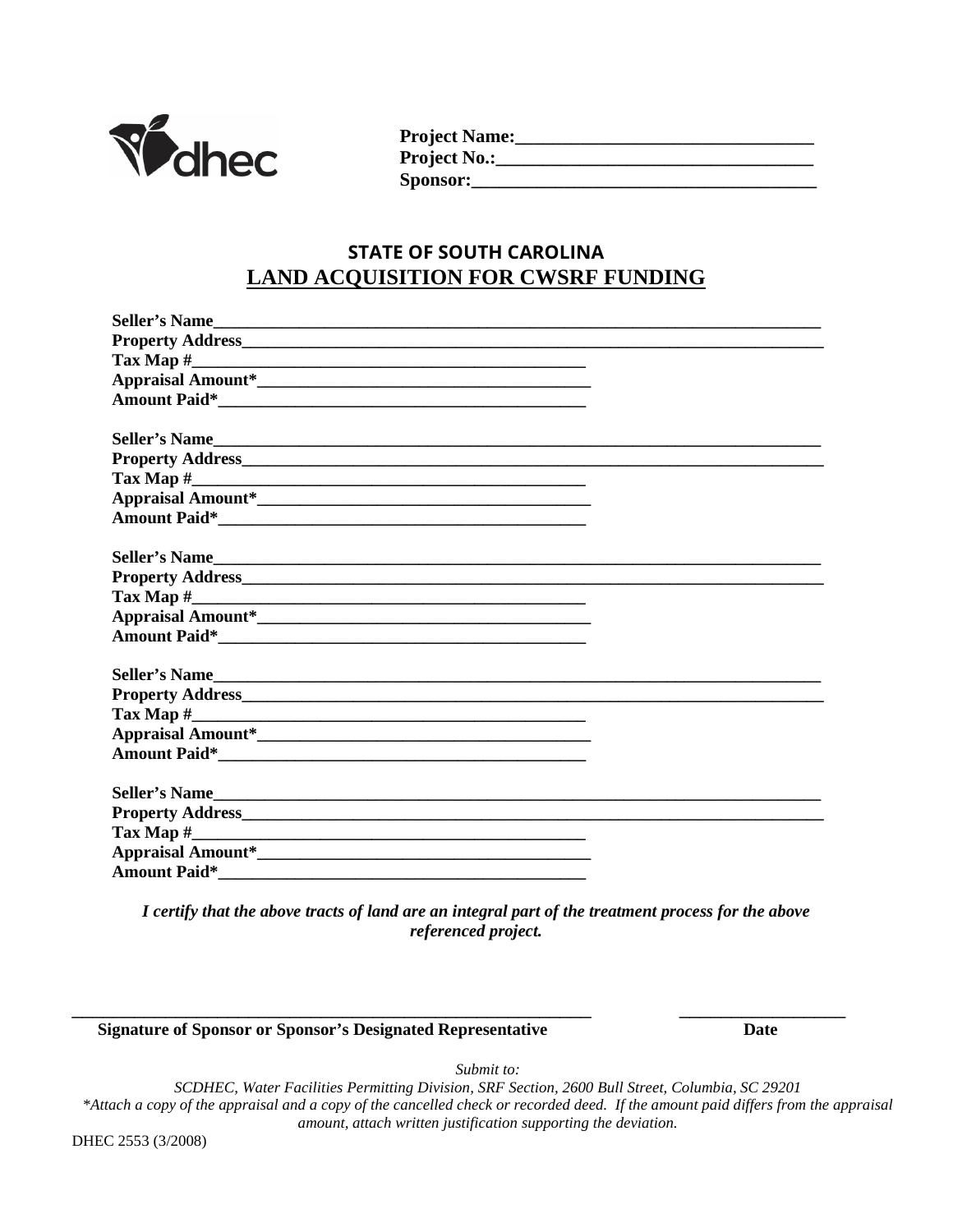### **INSTRUCTIONS FOR COMPLETING THE CWSRF LAND ACQUISITION FORM**

The purpose of the Land Acquisition for CWSRF Funding form is to justify land acquisition reimbursement from the SRF fund.

This form needs to be completed by the Sponsor or Sponsor's Designated Representative.

Please provide the project name, project SRF number, and sponsor.

Please provide the requested information for each parcel of land purchased. Only provide information for those parcels for which reimbursement will be requested from the SRF fund.

DHEC Review and Filing. The Bureau of Water will use the above referenced form to justify land acquisition reimbursement from the SRF fund. The form will be kept in the SRF Invoice file of the project name listed on the form. The land acquisition form will be retained on file with the Bureau of Water for twenty years.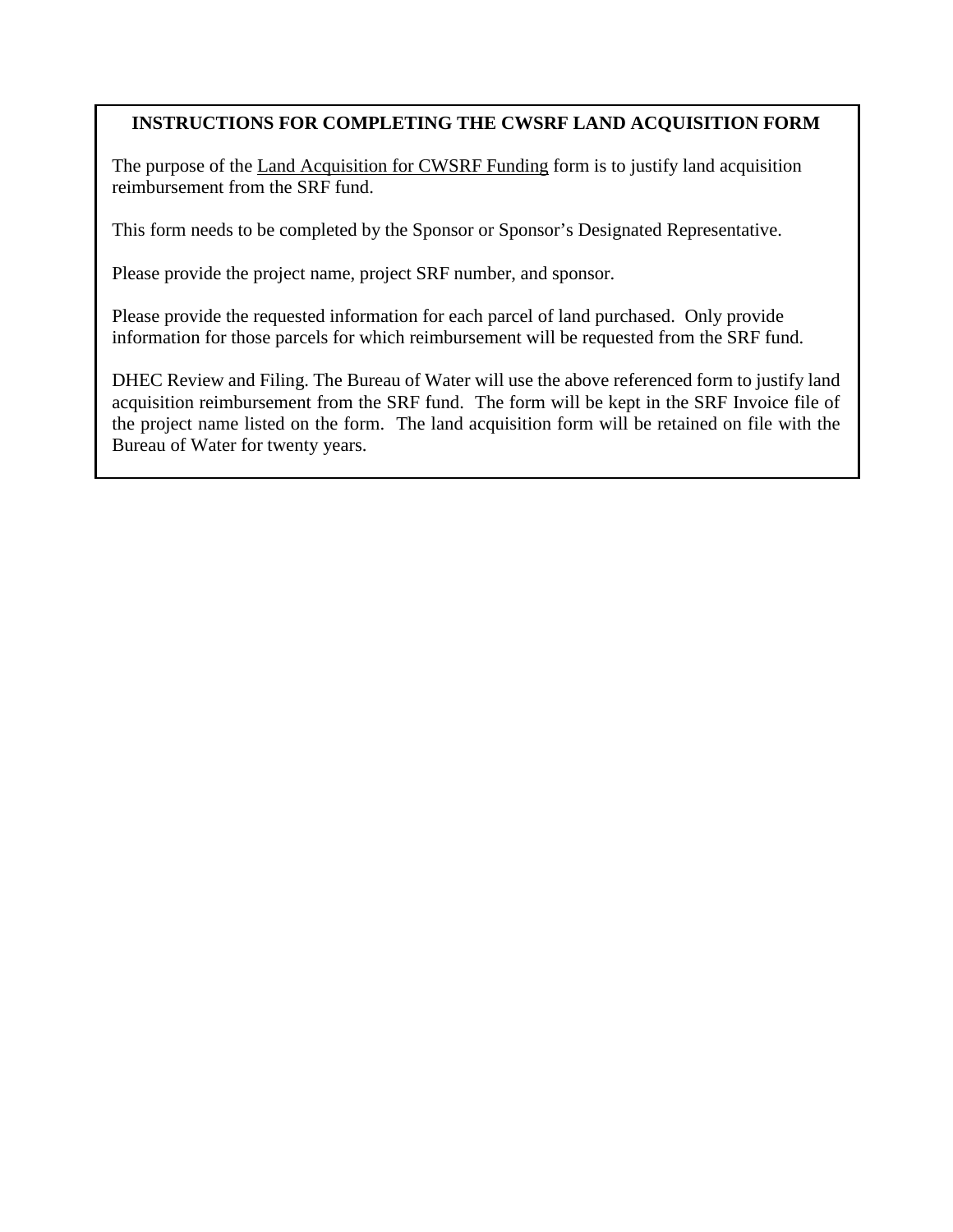

| <b>Project Name:_</b> |  |
|-----------------------|--|
| <b>Project No.:_</b>  |  |
| <b>Sponsor:_</b>      |  |

## **STATE OF SOUTH CAROLINA LAND ACQUISITION FOR DWSRF FUNDING**

| Seller's Name                                                                                                                                                                                                                       |  |
|-------------------------------------------------------------------------------------------------------------------------------------------------------------------------------------------------------------------------------------|--|
| Property Address <b>Example 2018</b> 2019 12:00:00 12:00:00 12:00:00 12:00:00 12:00:00 12:00:00 12:00:00 12:00:00 12:00:00 12:00:00 12:00:00 12:00:00 12:00:00 12:00:00 12:00:00 12:00:00 12:00:00 12:00:00 12:00:00 12:00:00 12:00 |  |
|                                                                                                                                                                                                                                     |  |
|                                                                                                                                                                                                                                     |  |
| Amount Paid* The Communication of the Communication of the Communication of the Communication of the Communication of the Communication of the Communication of the Communication of the Communication of the Communication of      |  |
| Willing Seller? Yes No                                                                                                                                                                                                              |  |
|                                                                                                                                                                                                                                     |  |
| Seller's Name                                                                                                                                                                                                                       |  |
|                                                                                                                                                                                                                                     |  |
|                                                                                                                                                                                                                                     |  |
|                                                                                                                                                                                                                                     |  |
|                                                                                                                                                                                                                                     |  |
| Willing Seller? Yes No                                                                                                                                                                                                              |  |
|                                                                                                                                                                                                                                     |  |
| Seller's Name                                                                                                                                                                                                                       |  |
|                                                                                                                                                                                                                                     |  |
|                                                                                                                                                                                                                                     |  |
|                                                                                                                                                                                                                                     |  |
|                                                                                                                                                                                                                                     |  |
| Willing Seller? Yes<br>N <sub>0</sub>                                                                                                                                                                                               |  |
|                                                                                                                                                                                                                                     |  |
|                                                                                                                                                                                                                                     |  |
|                                                                                                                                                                                                                                     |  |
|                                                                                                                                                                                                                                     |  |
| <b>Amount Paid*</b>                                                                                                                                                                                                                 |  |
| Willing Seller? Yes<br>No                                                                                                                                                                                                           |  |
|                                                                                                                                                                                                                                     |  |
|                                                                                                                                                                                                                                     |  |
|                                                                                                                                                                                                                                     |  |
|                                                                                                                                                                                                                                     |  |
|                                                                                                                                                                                                                                     |  |
| <b>Amount Paid*</b>                                                                                                                                                                                                                 |  |
| Willing Seller? Yes<br>$\bf No$                                                                                                                                                                                                     |  |

*I certify that the above tracts of land are an integral part of the above referenced project.*

\_\_\_\_\_\_\_\_\_\_\_\_\_\_\_\_\_\_\_\_\_\_\_\_\_\_\_\_\_\_\_\_\_\_\_\_\_\_\_\_\_\_\_\_\_\_\_ \_\_\_\_\_\_\_\_\_\_\_\_\_\_\_\_

**Signature of Sponsor or Sponsor's Designated Representative Date**

*Submit to:*

*SCDHEC, Water Facilities Permitting Division, SRF Section, 2600 Bull Street, Columbia, SC 29201 \*Attach a copy of the appraisal and a copy of the cancelled check or recorded deed. If the amount paid differs from the appraisal amount, attach written justification supporting the deviation.*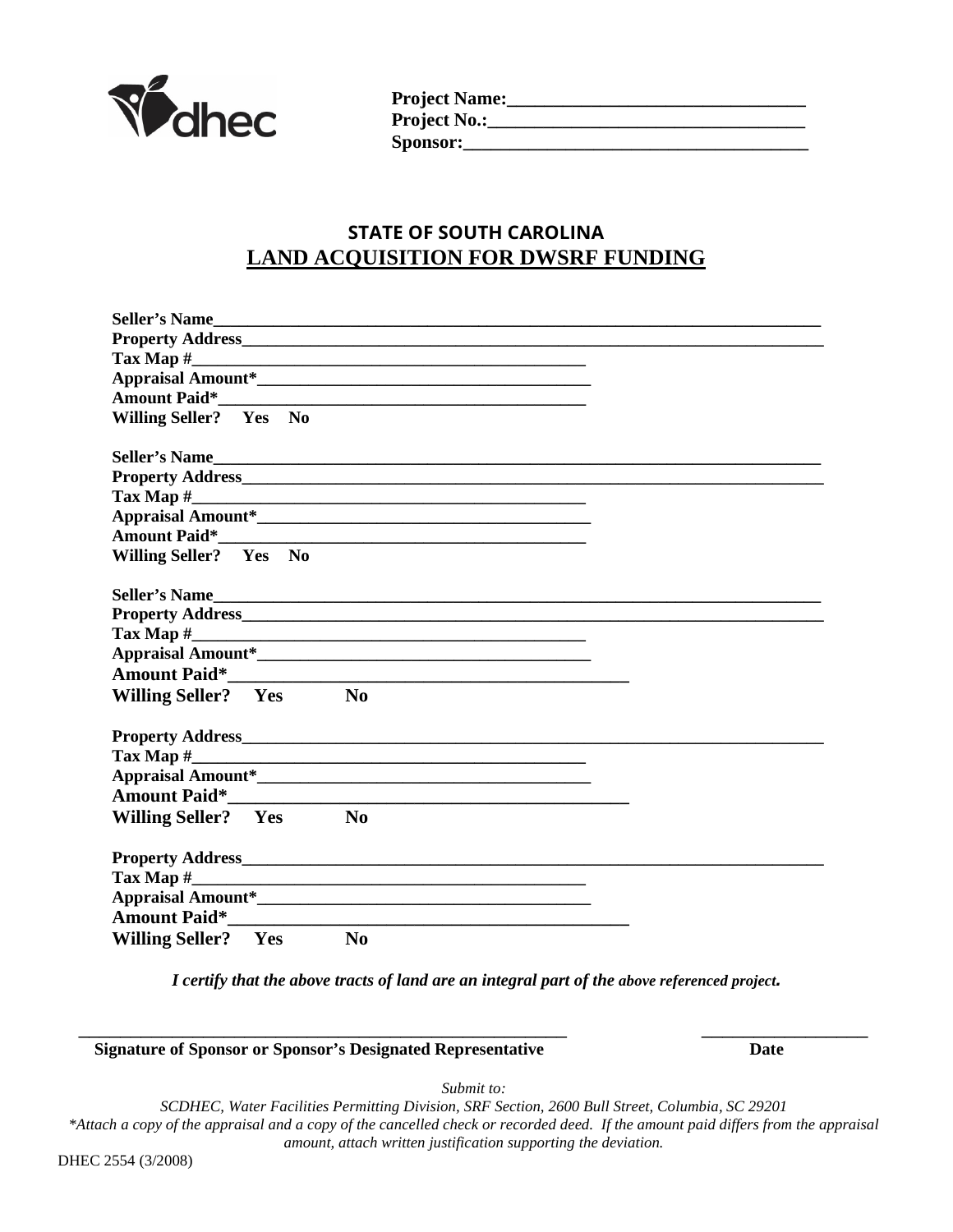#### **INSTRUCTIONS FOR COMPLETING THE DWSRF LAND ACQUISITION FORM**

The purpose of the Land Acquisition for DWSRF Funding form is to justify land acquisition reimbursement from the SRF fund.

This form needs to be completed by the Sponsor or Sponsor's Designated Representative.

Please provide the project name, project SRF number, and sponsor.

Please provide the requested information for each parcel of land purchased. Only provide information for those parcels for which reimbursement will be requested from the SRF fund.

**DHEC REVIEW AND FILING. The Bureau of Water will use the above referenced form to justify land acquisition reimbursement from the SRF fund. The form will be kept in the SRF Invoice file of the project name listed on the form. The land acquisition form will be retained on file with the Bureau of Water for twenty years.**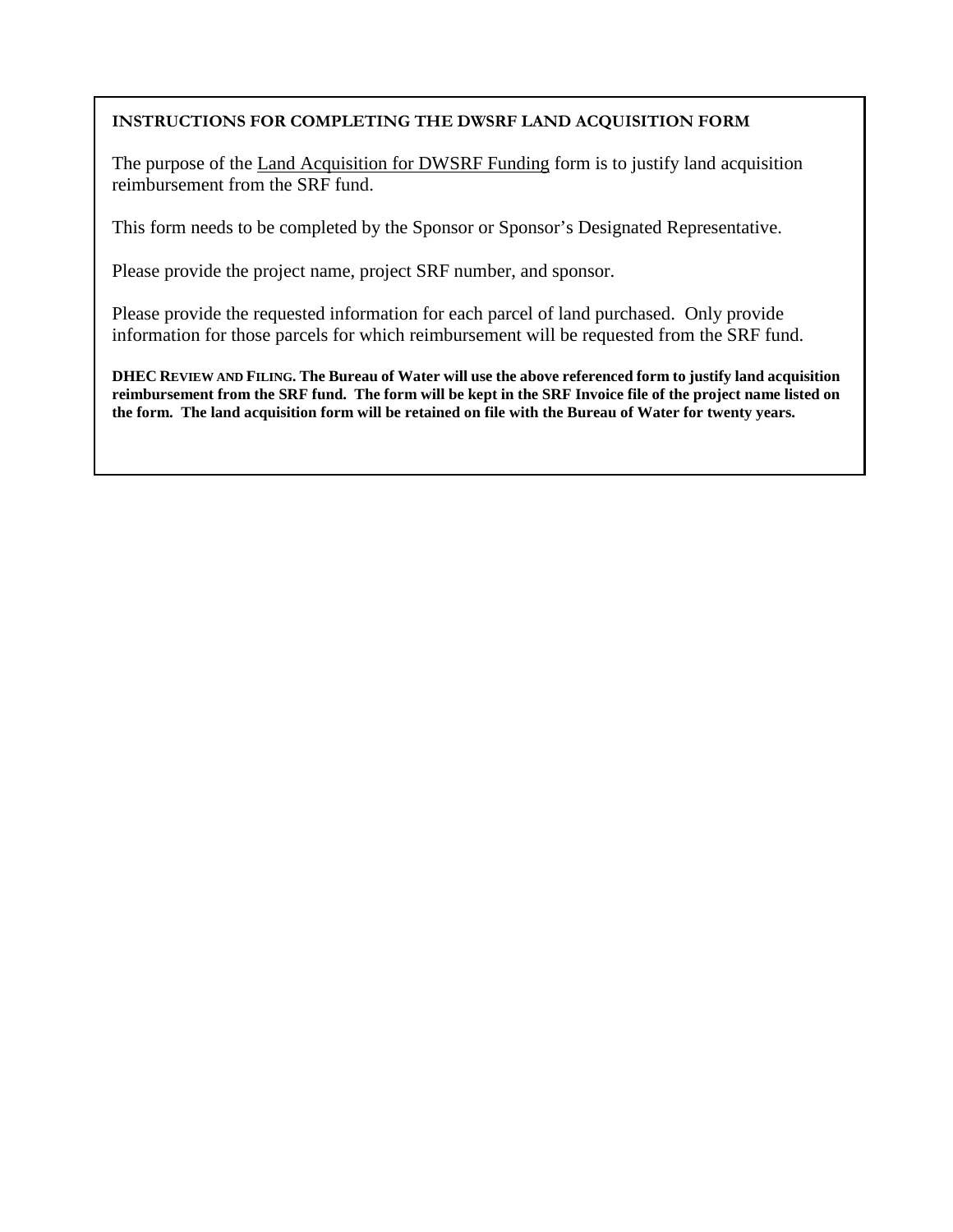

| <b>Project Sponsor:</b> |     |  |
|-------------------------|-----|--|
| <b>Project Name:</b>    |     |  |
| <b>Project Number:</b>  |     |  |
| <b>Period From:</b>     | To: |  |

## **STATE OF SOUTH CAROLINA STATE REVOLVING FUND (SRF) SECTION PROJECT SPONSOR'S DAVIS-BACON CERTIFICATION**

I certify, to the best of my knowledge and belief, that the above referenced project complies with Davis-Bacon and Related Acts, and that all laborers and mechanics employed by contractors and subcontractors during the above referenced period were paid wages at rates not less than those listed on the prevailing wage rate contained in the contract documents and that all applicable provisions of the Davis-Bacon and Related Acts have been met.

I understand that a false statement on this certification may be grounds for termination of the loan agreement.

Signature of the Project Sponsor's Representative

Name and Title of Project Sponsor's Representative

DHEC 2557 (11/2010)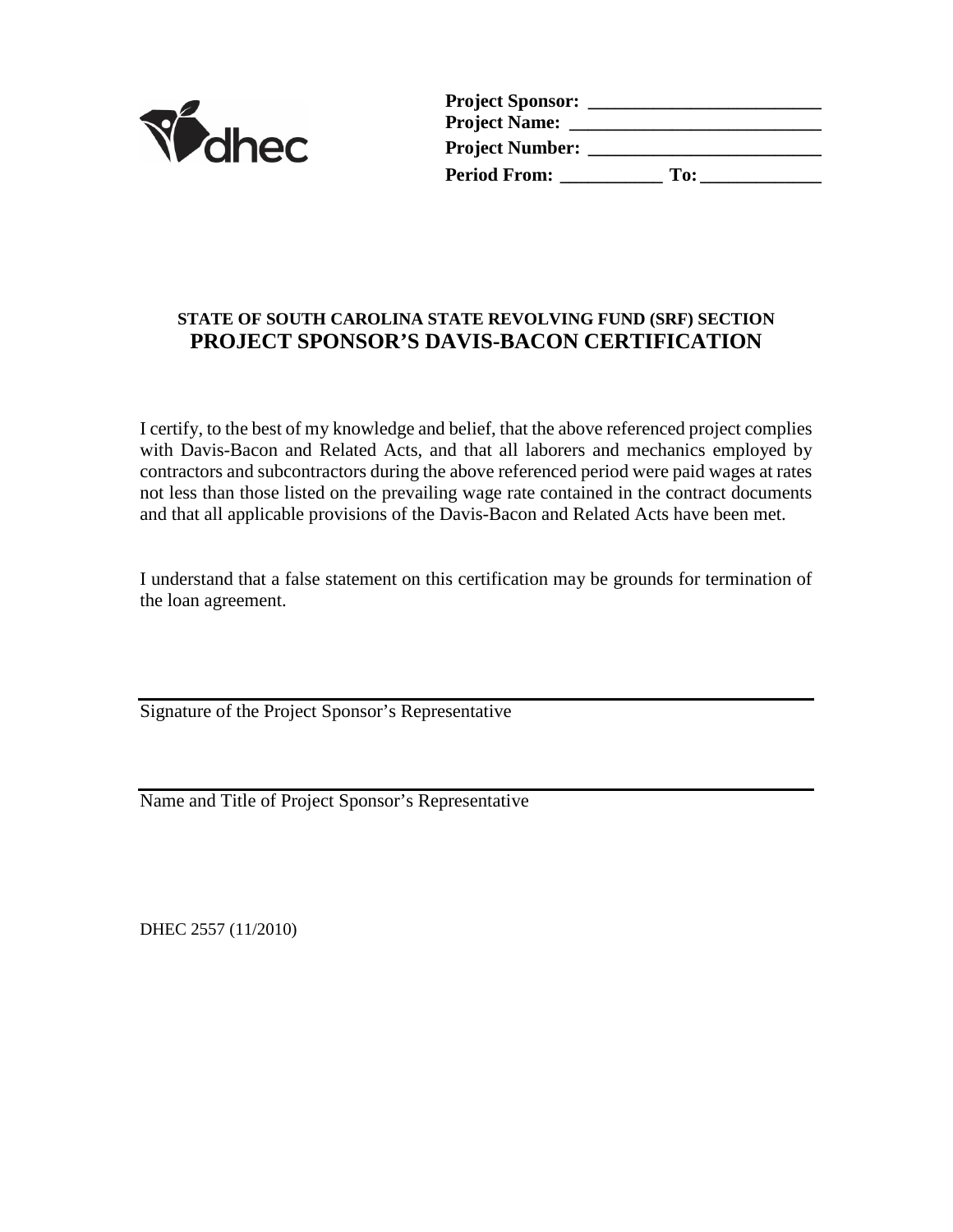#### **INSTRUCTIONS FOR COMPLETING PROJECT SPONSOR'S DAVIS-BACON CERTIFICATION DHEC FORM 2557**

The purpose of the Project Sponsor's Davis-Bacon Certification is to certify the identified SRF project complies with Davis-Bacon and Related Acts for the period identified on the form. This certification form must accompany all draw requests.

The Project Sponsor's representative must complete this form.

Please provide the name of the Project Sponsor, project name, SRF project number and covered period.

Please certify that the identified SRF project complies with Davis Bacon and Related Acts by signing the form and including the printed or typed name and title of the Project Sponsor's representative.

DHEC Review and Filing. The Bureau of Water will use the above referenced form to document compliance with EPA/SRF appropriations law. The form will be kept in the Draw Request file of the project name listed on the form. The Project Sponsor's Davis-Bacon Certification will be retained on file with the Bureau of Water for three years following the final disbursement to the project from the SC Budget and Control Board.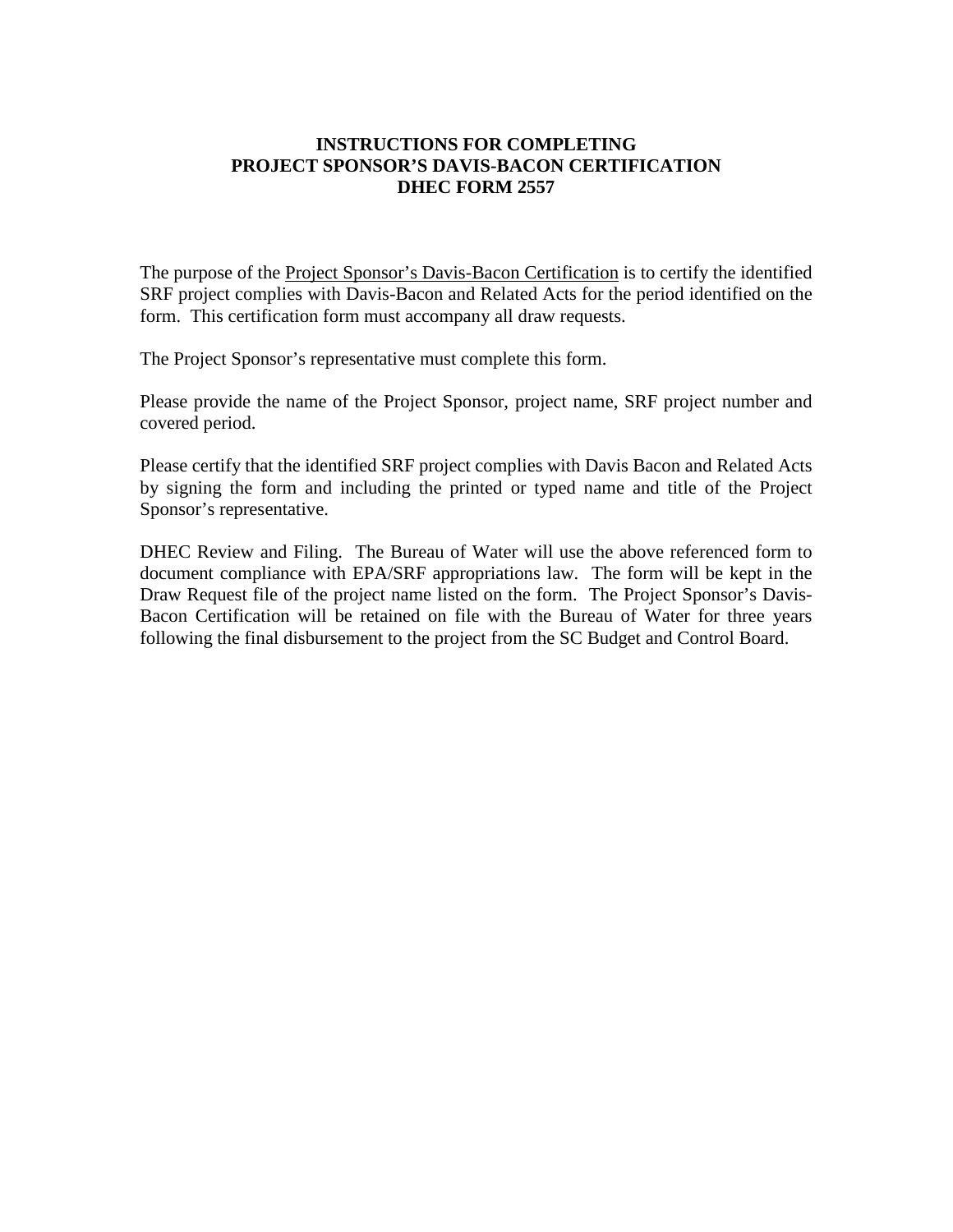| Velhec                                                                                                                                                                                                                                                                                                                                                                                                                                                               | <b>Project Sponsor's "American Iron And Steel" Certification</b><br>Bureau of Water - State Revolving Fund Program |
|----------------------------------------------------------------------------------------------------------------------------------------------------------------------------------------------------------------------------------------------------------------------------------------------------------------------------------------------------------------------------------------------------------------------------------------------------------------------|--------------------------------------------------------------------------------------------------------------------|
|                                                                                                                                                                                                                                                                                                                                                                                                                                                                      |                                                                                                                    |
| SRF Project Number: _________________________                                                                                                                                                                                                                                                                                                                                                                                                                        |                                                                                                                    |
|                                                                                                                                                                                                                                                                                                                                                                                                                                                                      |                                                                                                                    |
|                                                                                                                                                                                                                                                                                                                                                                                                                                                                      |                                                                                                                    |
|                                                                                                                                                                                                                                                                                                                                                                                                                                                                      |                                                                                                                    |
|                                                                                                                                                                                                                                                                                                                                                                                                                                                                      |                                                                                                                    |
|                                                                                                                                                                                                                                                                                                                                                                                                                                                                      |                                                                                                                    |
| I certify, to the best of my knowledge and belief, that the above referenced project complies with<br>American Iron and Steel Requirements as required by federal appropriations, federal continuing<br>resolution, or other federal act and that all of the iron and steel permanently placed and/or stored<br>during the above referenced period were produced in the United States, unless a waiver* was<br>granted by the U. S. Environmental Protection Agency. |                                                                                                                    |
| I understand that a false statement on this certification may be grounds for termination of the loan<br>agreement.                                                                                                                                                                                                                                                                                                                                                   |                                                                                                                    |
|                                                                                                                                                                                                                                                                                                                                                                                                                                                                      |                                                                                                                    |
| Signature of the Project Sponsor's Representative                                                                                                                                                                                                                                                                                                                                                                                                                    |                                                                                                                    |
|                                                                                                                                                                                                                                                                                                                                                                                                                                                                      |                                                                                                                    |
| Name and Title of Project Sponsor's Representative                                                                                                                                                                                                                                                                                                                                                                                                                   |                                                                                                                    |
|                                                                                                                                                                                                                                                                                                                                                                                                                                                                      |                                                                                                                    |
|                                                                                                                                                                                                                                                                                                                                                                                                                                                                      |                                                                                                                    |
|                                                                                                                                                                                                                                                                                                                                                                                                                                                                      |                                                                                                                    |
|                                                                                                                                                                                                                                                                                                                                                                                                                                                                      |                                                                                                                    |
| *A copy of any waiver used by the project must be provided to DHEC SRF with the first draw after the waiver is<br>employed on the project.                                                                                                                                                                                                                                                                                                                           |                                                                                                                    |